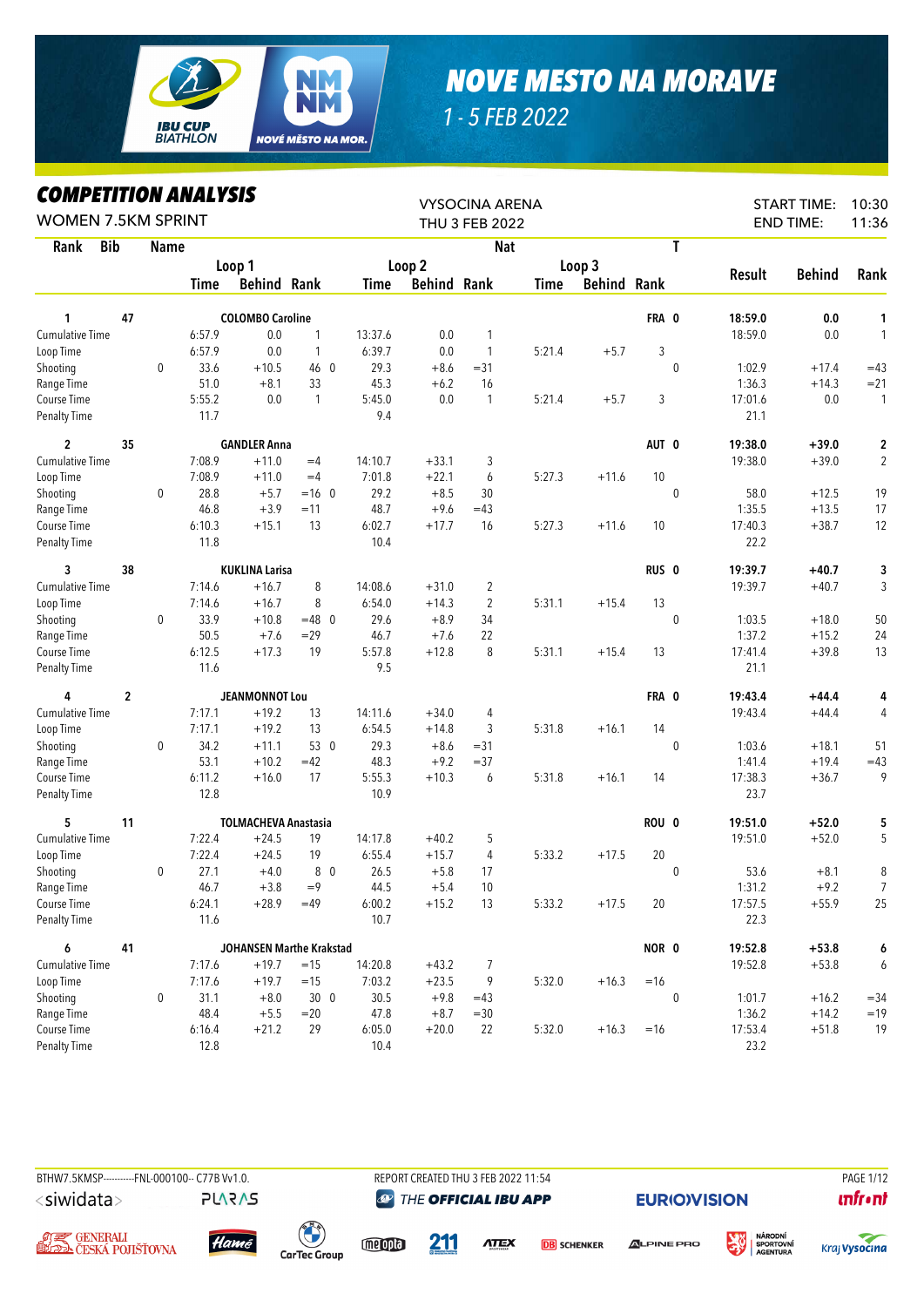| <b>Bib</b><br>Rank                 |                          | <b>Name</b>  |                |                             |                 |                |                    | <b>Nat</b>     |             |                    |                  | T              |                 |               |                |
|------------------------------------|--------------------------|--------------|----------------|-----------------------------|-----------------|----------------|--------------------|----------------|-------------|--------------------|------------------|----------------|-----------------|---------------|----------------|
|                                    |                          |              |                | Loop 1                      |                 |                | Loop 2             |                |             | Loop 3             |                  |                |                 |               |                |
|                                    |                          |              | Time           | <b>Behind Rank</b>          |                 | Time           | <b>Behind Rank</b> |                | <b>Time</b> | <b>Behind Rank</b> |                  |                | <b>Result</b>   | <b>Behind</b> | Rank           |
| 7                                  | 62                       |              |                | <b>SLIVKO Victoria</b>      |                 |                |                    |                |             |                    | RUS <sub>1</sub> |                | 19:55.8         | $+56.8$       | 7              |
| <b>Cumulative Time</b>             |                          |              | 7:15.5         | $+17.6$                     | 11              | 14:31.5        | $+53.9$            | 8              |             |                    |                  |                | 19:55.8         | $+56.8$       | $\overline{7}$ |
| Loop Time                          |                          |              | 7:15.5         | $+17.6$                     | 11              | 7:16.0         | $+36.3$            | 15             | 5:24.3      | $+8.6$             | 6                |                |                 |               |                |
| Shooting                           |                          | $\mathbf 0$  | 34.1           | $+11.0$                     | $= 51 \quad 1$  | 28.7           | $+8.0$             | 29             |             |                    |                  | 1              | 1:02.8          | $+17.3$       | 42             |
| Range Time                         |                          |              | 53.2           | $+10.3$                     | 44              | 46.5           | $+7.4$             | 19             |             |                    |                  |                | 1:39.7          | $+17.7$       | 33             |
| Course Time                        |                          |              | 6:11.1         | $+15.9$                     | 16              | 5:56.3         | $+11.3$            | $\overline{7}$ | 5:24.3      | $+8.6$             | 6                |                | 17:31.7         | $+30.1$       | 8              |
| <b>Penalty Time</b>                |                          |              | 11.2           |                             |                 | 33.2           |                    |                |             |                    |                  |                | 44.4            |               |                |
| 8                                  | $\overline{\phantom{a}}$ |              |                | <b>ERDAL Karoline</b>       |                 |                |                    |                |             |                    | NOR 1            |                | 19:57.8         | $+58.8$       | 8              |
| Cumulative Time                    |                          |              | 7:37.6         | $+39.7$                     | 33              | 14:34.5        | $+56.9$            | 9              |             |                    |                  |                | 19:57.8         | $+58.8$       | 8              |
| Loop Time                          |                          |              | 7:37.6         | $+39.7$                     | 33              | 6:56.9         | $+17.2$            | 5              | 5:23.3      | $+7.6$             | 4                |                |                 |               |                |
| Shooting                           |                          | $\mathbf{1}$ | 34.8           | $+11.7$                     | $= 550$         | 30.0           | $+9.3$             | $= 37$         |             |                    |                  | $\mathbf{1}$   | 1:04.8          | $+19.3$       | $= 52$         |
| Range Time                         |                          |              | 53.0           | $+10.1$                     | 41              | 48.5           | $+9.4$             | $=41$          |             |                    |                  |                | 1:41.5          | $+19.5$       | 45             |
| Course Time                        |                          |              | 6:07.2         | $+12.0$                     | 8               | 5:57.9         | $+12.9$            | 9              | 5:23.3      | $+7.6$             | 4                |                | 17:28.4         | $+26.8$       | 6              |
| <b>Penalty Time</b>                |                          |              | 37.4           |                             |                 | 10.5           |                    |                |             |                    |                  |                | 47.9            |               |                |
| 9                                  | 86                       |              |                | <b>KEBINGER Hanna</b>       |                 |                |                    |                |             |                    | GER 0            |                | 19:58.1         | $+59.1$       | 9              |
| <b>Cumulative Time</b>             |                          |              | 7:15.2         | $+17.3$                     | 10              | 14:17.9        | $+40.3$            | 6              |             |                    |                  |                | 19:58.1         | $+59.1$       | 9              |
| Loop Time                          |                          |              | 7:15.2         | $+17.3$                     | 10              | 7:02.7         | $+23.0$            | $\overline{7}$ | 5:40.2      | $+24.5$            | 33               |                |                 |               |                |
| Shooting                           |                          | $\mathbf 0$  | 34.8           | $+11.7$                     | $= 550$         | 30.9           | $+10.2$            | $=46$          |             |                    |                  | $\mathbf 0$    | 1:05.7          | $+20.2$       | 55             |
| Range Time                         |                          |              | 56.5           | $+13.6$                     | 68              | 49.3           | $+10.2$            | 45             |             |                    |                  |                | 1:45.8          | $+23.8$       | 56             |
| Course Time<br><b>Penalty Time</b> |                          |              | 6:06.0<br>12.7 | $+10.8$                     | 6               | 6:02.4<br>11.0 | $+17.4$            | 15             | 5:40.2      | $+24.5$            | 33               |                | 17:48.6<br>23.7 | $+47.0$       | 15             |
| 10                                 | 15                       |              |                | <b>BENED Camille</b>        |                 |                |                    |                |             |                    | FRA 1            |                | 20:02.0         | $+1:03.0$     | 10             |
| <b>Cumulative Time</b>             |                          |              | 7:08.9         | $+11.0$                     | $=4$            | 14:36.8        | $+59.2$            | 10             |             |                    |                  |                | 20:02.0         | $+1:03.0$     | 10             |
| Loop Time                          |                          |              | 7:08.9         | $+11.0$                     | $=4$            | 7:27.9         | $+48.2$            | 24             | 5:25.2      | $+9.5$             | $\overline{7}$   |                |                 |               |                |
| Shooting                           |                          | $\mathbf 0$  | 27.7           | $+4.6$                      | $= 9 \quad 1$   | 30.0           | $+9.3$             | $=37$          |             |                    |                  | 1              | 57.8            | $+12.3$       | 17             |
| Range Time                         |                          |              | 45.6           | $+2.7$                      | 5               | 49.5           | $+10.4$            | 46             |             |                    |                  |                | 1:35.1          | $+13.1$       | $=14$          |
| Course Time                        |                          |              | 6:10.4         | $+15.2$                     | 14              | 6:03.2         | $+18.2$            | 18             | 5:25.2      | $+9.5$             | $\overline{7}$   |                | 17:38.8         | $+37.2$       | 11             |
| <b>Penalty Time</b>                |                          |              | 12.9           |                             |                 | 35.2           |                    |                |             |                    |                  |                | 48.1            |               |                |
| 11                                 | 23                       |              |                | <b>CHAUVEAU Sophie</b>      |                 |                |                    |                |             |                    | FRA 2            |                | 20:10.4         | $+1:11.4$     | 11             |
| Cumulative Time                    |                          |              | 7:31.3         | $+33.4$                     | 28              | 14:54.7        | $+1:17.1$          | 19             |             |                    |                  |                | 20:10.4         | $+1:11.4$     | 11             |
| Loop Time                          |                          |              | 7:31.3         | $+33.4$                     | 28              | 7:23.4         | $+43.7$            | 19             | 5:15.7      | 0.0                | 1                |                |                 |               |                |
| Shooting                           |                          | 1            | 33.5           | $+10.4$                     | $=44$ 1         | 37.4           | $+16.7$            | $=72$          |             |                    |                  | $\overline{2}$ | 1:11.0          | $+25.5$       | 67             |
| Range Time                         |                          |              | 51.4           | $+8.5$                      | 35              | 54.8           | $+15.7$            | $=69$          |             |                    |                  |                | 1:46.2          | $+24.2$       | 57             |
| Course Time                        |                          |              | 6:01.8         | $+6.6$                      | $\overline{2}$  | 5:53.2         | $+8.2$             | 3              | 5:15.7      | 0.0                | 1                |                | 17:10.7         | $+9.1$        | $\overline{2}$ |
| <b>Penalty Time</b>                |                          |              | 38.1           |                             |                 | 35.4           |                    |                |             |                    |                  |                | 1:13.5          |               |                |
| 12                                 | 32                       |              |                | <b>GASPARIN Aita</b>        |                 |                |                    |                |             |                    | SUI <sub>1</sub> |                | 20:10.7         | $+1:11.7$     | 12             |
| Cumulative Time                    |                          |              | 7:10.8         | $+12.9$                     | 6               | 14:38.1        | $+1:00.5$          | 11             |             |                    |                  |                | 20:10.7         | $+1:11.7$     | 12             |
| Loop Time                          |                          |              | 7:10.8         | $+12.9$                     | 6               | 7:27.3         | $+47.6$            | 23             | 5:32.6      | $+16.9$            | 18               |                |                 |               |                |
| Shooting                           |                          | $\mathbf 0$  | 29.5           | $+6.4$                      | $24 \quad 1$    | 25.5           | $+4.8$             | 14             |             |                    |                  | 1              | 55.0            | $+9.5$        | 10             |
| Range Time                         |                          |              | 48.0           | $+5.1$                      | 17              | 43.4           | $+4.3$             | 8              |             |                    |                  |                | 1:31.4          | $+9.4$        | 8              |
| Course Time<br>Penalty Time        |                          |              | 6:11.4<br>11.4 | $+16.2$                     | 18              | 6:08.2<br>35.7 | $+23.2$            | $=33$          | 5:32.6      | $+16.9$            | 18               |                | 17:52.2<br>47.1 | $+50.6$       | 17             |
| 13                                 | 10                       |              |                | <b>HETTICH Janina</b>       |                 |                |                    |                |             |                    | GER 2            |                | 20:12.3         | $+1:13.3$     | 13             |
| Cumulative Time                    |                          |              | 7:04.3         | $+6.4$                      | $\overline{2}$  | 14:45.3        | $+1:07.7$          | 14             |             |                    |                  |                | 20:12.3         | $+1:13.3$     | 13             |
| Loop Time                          |                          |              | 7:04.3         | $+6.4$                      | $\overline{2}$  | 7:41.0         | $+1:01.3$          | $= 36$         | 5:27.0      | $+11.3$            | 8                |                |                 |               |                |
| Shooting                           |                          | $\mathbf 0$  | 28.1           | $+5.0$                      | 11 <sub>2</sub> | 31.6           | $+10.9$            | 50             |             |                    |                  | $\overline{2}$ | 59.7            | $+14.2$       | 24             |
| Range Time                         |                          |              | 46.3           | $+3.4$                      | 8               | 50.0           | $+10.9$            | $=47$          |             |                    |                  |                | 1:36.3          | $+14.3$       | $= 21$         |
| Course Time                        |                          |              | 6:06.1         | $+10.9$                     | $\overline{7}$  | 5:50.4         | $+5.4$             | $\overline{2}$ | 5:27.0      | $+11.3$            | 8                |                | 17:23.5         | $+21.9$       | 5              |
| Penalty Time                       |                          |              | 11.9           |                             |                 | 1:00.6         |                    |                |             |                    |                  |                | 1:12.5          |               |                |
| 14                                 | 57                       |              |                | <b>HILDEBRAND Franziska</b> |                 |                |                    |                |             |                    | GER 1            |                | 20:13.7         | $+1:14.7$     | 14             |
| Cumulative Time                    |                          |              | 7:17.6         | $+19.7$                     | $=15$           | 14:41.8        | $+1:04.2$          | 12             |             |                    |                  |                | 20:13.7         | $+1:14.7$     | 14             |
| Loop Time                          |                          |              | 7:17.6         | $+19.7$                     | $=15$           | 7:24.2         | $+44.5$            | 20             | 5:31.9      | $+16.2$            | 15               |                |                 |               |                |
| Shooting                           |                          | 0            | 30.9           | $+7.8$                      | $= 28$ 1        | 31.9           | $+11.2$            | 51             |             |                    |                  | 1              | 1:02.9          | $+17.4$       | $=43$          |
| Range Time                         |                          |              | 50.8           | $+7.9$                      | $= 31$          | 48.5           | $+9.4$             | $=41$          |             |                    |                  |                | 1:39.3          | $+17.3$       | 30             |
| Course Time                        |                          |              | 6:15.5         | $+20.3$                     | 25              | 6:01.9         | $+16.9$            | 14             | 5:31.9      | $+16.2$            | 15               |                | 17:49.3         | $+47.7$       | 16             |
| <b>Penalty Time</b>                |                          |              | 11.3           |                             |                 | 33.8           |                    |                |             |                    |                  |                | 45.1            |               |                |

**PLARAS** 

BTHW7.5KMSP----------FNL-000100-- C77B Vv1.0. REPORT CREATED THU 3 FEB 2022 11:54 PAGE 2/12 **@** THE OFFICIAL IBU APP

**EURIO)VISION** 

姿

 $\mathbf{u}$ front







 $\begin{pmatrix} 1 \\ 1 \end{pmatrix}$ <br>CarTec Group meona

211

**ATEX DB** SCHENKER



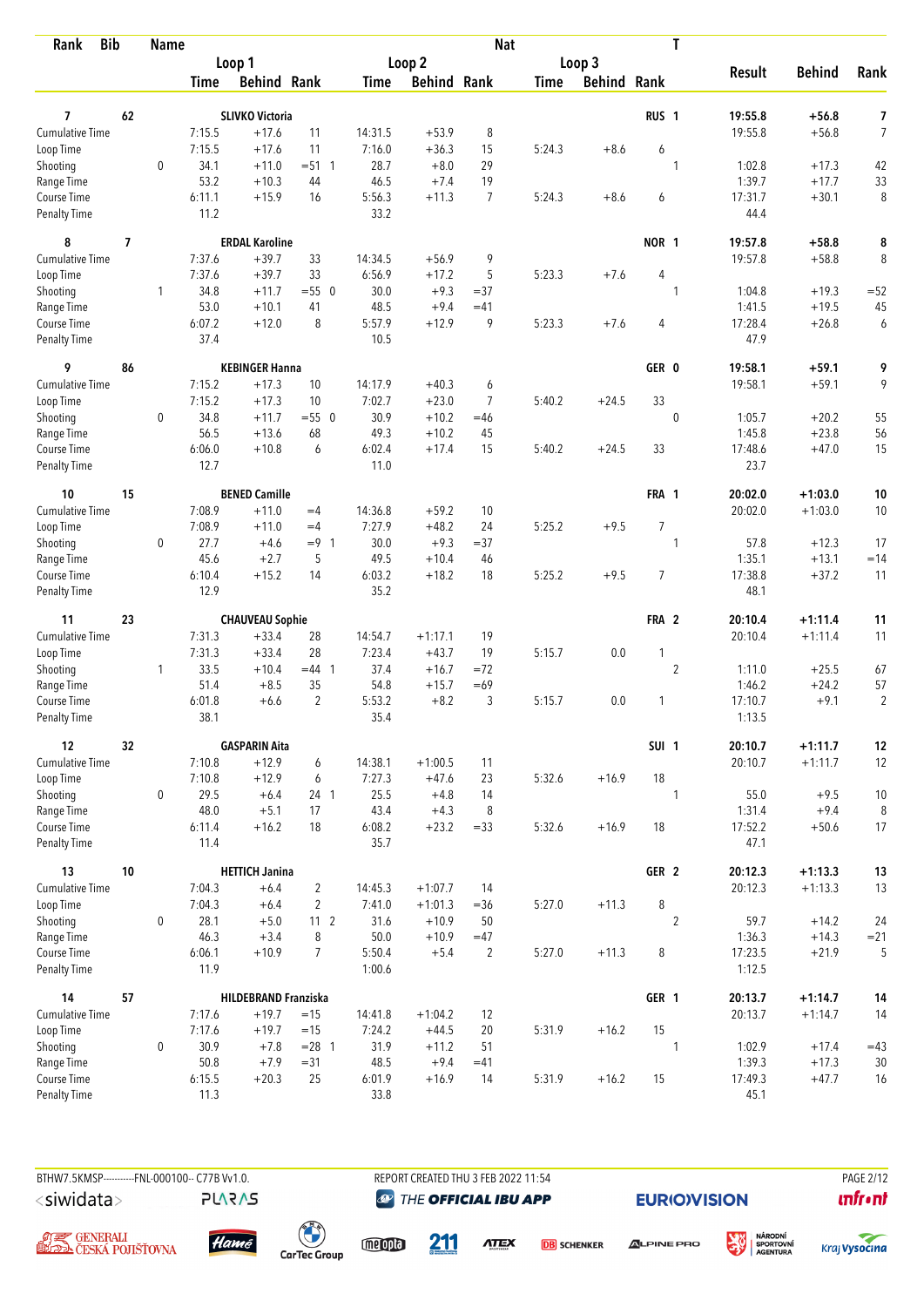| <b>Bib</b><br>Rank                 |    | <b>Name</b>  |                |                              |                 |                |                    | <b>Nat</b> |             |                    |                  | T              |                   |               |                |
|------------------------------------|----|--------------|----------------|------------------------------|-----------------|----------------|--------------------|------------|-------------|--------------------|------------------|----------------|-------------------|---------------|----------------|
|                                    |    |              |                | Loop 1                       |                 |                | Loop <sub>2</sub>  |            |             | Loop 3             |                  |                |                   |               |                |
|                                    |    |              | <b>Time</b>    | <b>Behind Rank</b>           |                 | Time           | <b>Behind Rank</b> |            | <b>Time</b> | <b>Behind Rank</b> |                  |                | <b>Result</b>     | <b>Behind</b> | Rank           |
| 15                                 | 55 |              |                | <b>SHEVCHENKO Anastasiia</b> |                 |                |                    |            |             |                    | RUS <sub>1</sub> |                | 20:20.2           | $+1:21.2$     | 15             |
| <b>Cumulative Time</b>             |    |              | 7:15.9         | $+18.0$                      | 12              | 14:46.3        | $+1:08.7$          | 15         |             |                    |                  |                | 20:20.2           | $+1:21.2$     | 15             |
| Loop Time                          |    |              | 7:15.9         | $+18.0$                      | 12              | 7:30.4         | $+50.7$            | 28         | 5:33.9      | $+18.2$            | 22               |                |                   |               |                |
| Shooting                           |    | $\mathbf 0$  | 33.8           | $+10.7$                      | 47 1            | 36.1           | $+15.4$            | $=68$      |             |                    |                  | 1              | 1:10.0            | $+24.5$       | 65             |
| Range Time                         |    |              | 52.2           | $+9.3$                       | 38              | 54.4           | $+15.3$            | 67         |             |                    |                  |                | 1:46.6            | $+24.6$       | 60             |
| Course Time                        |    |              | 6:11.0         | $+15.8$                      | 15              | 5:58.9         | $+13.9$            | 11         | 5:33.9      | $+18.2$            | 22               |                | 17:43.8           | $+42.2$       | 14             |
| <b>Penalty Time</b>                |    |              | 12.7           |                              |                 | 37.1           |                    |            |             |                    |                  |                | 49.8              |               |                |
| 16                                 | 34 |              |                | <b>GASPARIN Elisa</b>        |                 |                |                    |            |             |                    | SUI <sub>2</sub> |                | 20:26.6           | $+1:27.6$     | 16             |
| <b>Cumulative Time</b>             |    |              | 7:05.9         | $+8.0$                       | 3               | 14:58.4        | $+1:20.8$          | 21         |             |                    |                  |                | 20:26.6           | $+1:27.6$     | 16             |
| Loop Time                          |    |              | 7:05.9         | $+8.0$                       | 3               | 7:52.5         | $+1:12.8$          | 46         | 5:28.2      | $+12.5$            | 11               |                |                   |               |                |
| Shooting                           |    | 0            | 30.6           | $+7.5$                       | 27 <sub>2</sub> | 28.1           | $+7.4$             | 25         |             |                    |                  | $\overline{2}$ | 58.7              | $+13.2$       | $= 21$         |
| Range Time                         |    |              | 49.1           | $+6.2$                       | $=25$           | 47.0           | $+7.9$             | 24         |             |                    |                  |                | 1:36.1            | $+14.1$       | 18             |
| Course Time                        |    |              | 6:05.5         | $+10.3$                      | 5               | 6:04.9         | $+19.9$            | 21         | 5:28.2      | $+12.5$            | 11               |                | 17:38.6           | $+37.0$       | 10             |
| <b>Penalty Time</b>                |    |              | 11.3           |                              |                 | 1:00.6         |                    |            |             |                    |                  |                | 1:11.9            |               |                |
| 17                                 | 50 |              |                | <b>GUIGONNAT Gilonne</b>     |                 |                |                    |            |             |                    | FRA 2            |                | 20:30.2           | $+1:31.2$     | 17             |
| <b>Cumulative Time</b>             |    |              | 7:41.3         | $+43.4$                      | 38              | 15:03.0        | $+1:25.4$          | $= 23$     |             |                    |                  |                | 20:30.2           | $+1:31.2$     | 17             |
| Loop Time                          |    |              | 7:41.3         | $+43.4$                      | 38              | 7:21.7         | $+42.0$            | 18         | 5:27.2      | $+11.5$            | 9                |                |                   |               |                |
| Shooting                           |    | $\mathbf{1}$ | 40.5           | $+17.4$                      | 75 1            | 29.8           | $+9.1$             | 35         |             |                    |                  | $\overline{c}$ | 1:10.3            | $+24.8$       | 66             |
| Range Time                         |    |              | 57.9           | $+15.0$                      | 70              | 47.8           | $+8.7$             | $=30$      |             |                    |                  |                | 1:45.7            | $+23.7$       | $= 54$         |
| Course Time<br><b>Penalty Time</b> |    |              | 6:05.3<br>38.1 | $+10.1$                      | 4               | 5:58.1<br>35.8 | $+13.1$            | 10         | 5:27.2      | $+11.5$            | 9                |                | 17:30.6<br>1:13.9 | $+29.0$       | $\overline{7}$ |
| 18                                 | 19 |              |                | <b>TRABUCCHI Beatrice</b>    |                 |                |                    |            |             |                    | ITA 0            |                | 20:30.4           | $+1:31.4$     | 18             |
| Cumulative Time                    |    |              | 7:30.5         | $+32.6$                      | 27              | 14:43.4        | $+1:05.8$          | 13         |             |                    |                  |                | 20:30.4           | $+1:31.4$     | 18             |
| Loop Time                          |    |              | 7:30.5         | $+32.6$                      | 27              | 7:12.9         | $+33.2$            | 13         | 5:47.0      | $+31.3$            | 51               |                |                   |               |                |
| Shooting                           |    | 0            | 35.2           | $+12.1$                      | 59 0            | 32.5           | $+11.8$            | 57         |             |                    |                  | $\mathbf 0$    | 1:07.8            | $+22.3$       | 58             |
| Range Time                         |    |              | 55.7           | $+12.8$                      | 62              | 51.9           | $+12.8$            | 55         |             |                    |                  |                | 1:47.6            | $+25.6$       | 63             |
| Course Time                        |    |              | 6:22.5         | $+27.3$                      | 42              | 6:09.7         | $+24.7$            | $= 37$     | 5:47.0      | $+31.3$            | 51               |                | 18:19.2           | $+1:17.6$     | 44             |
| <b>Penalty Time</b>                |    |              | 12.3           |                              |                 | 11.3           |                    |            |             |                    |                  |                | 23.6              |               |                |
| 19                                 | 53 |              |                | <b>ABRAMOVA Olga</b>         |                 |                |                    |            |             |                    | UKR 1            |                | 20:31.6           | $+1:32.6$     | 19             |
| <b>Cumulative Time</b>             |    |              | 7:14.9         | $+17.0$                      | 9               | 14:49.6        | $+1:12.0$          | 16         |             |                    |                  |                | 20:31.6           | $+1:32.6$     | 19             |
| Loop Time                          |    |              | 7:14.9         | $+17.0$                      | 9               | 7:34.7         | $+55.0$            | 32         | 5:42.0      | $+26.3$            | 38               |                |                   |               |                |
| Shooting                           |    | 0            | 28.2           | $+5.1$                       | $= 12 \quad 1$  | 34.4           | $+13.7$            | 64         |             |                    |                  | 1              | 1:02.6            | $+17.1$       | 40             |
| Range Time                         |    |              | 47.6           | $+4.7$                       | 16              | 53.8           | $+14.7$            | $=64$      |             |                    |                  |                | 1:41.4            | $+19.4$       | $=43$          |
| Course Time<br><b>Penalty Time</b> |    |              | 6:15.7<br>11.6 | $+20.5$                      | $=26$           | 6:05.7<br>35.2 | $+20.7$            | 24         | 5:42.0      | $+26.3$            | 38               |                | 18:03.4<br>46.8   | $+1:01.8$     | $= 27$         |
| 20                                 | 28 |              |                | <b>STEINER Tamara</b>        |                 |                |                    |            |             |                    | AUT <sub>1</sub> |                | 20:35.8           | $+1:36.8$     | ${\bf 20}$     |
| <b>Cumulative Time</b>             |    |              | 7:53.5         | $+55.6$                      | 47              | 14:56.5        | $+1:18.9$          | 20         |             |                    |                  |                | 20:35.8           | $+1:36.8$     | 20             |
| Loop Time                          |    |              | 7:53.5         | $+55.6$                      | 47              | 7:03.0         | $+23.3$            | 8          | 5:39.3      | $+23.6$            | 31               |                |                   |               |                |
| Shooting                           |    | $\mathbf{1}$ | 29.7           | $+6.6$                       | 250             | 30.2           | $+9.5$             | $=41$      |             |                    |                  | 1              | 59.9              | $+14.4$       | 25             |
| Range Time                         |    |              | 50.1           | $+7.2$                       | 28              | 48.0           | $+8.9$             | $= 33$     |             |                    |                  |                | 1:38.1            | $+16.1$       | 27             |
| Course Time                        |    |              | 6:24.1         | $+28.9$                      | $=49$           | 6:03.9         | $+18.9$            | 20         | 5:39.3      | $+23.6$            | 31               |                | 18:07.3           | $+1:05.7$     | 34             |
| Penalty Time                       |    |              | 39.3           |                              |                 | 11.1           |                    |            |             |                    |                  |                | 50.4              |               |                |
| 21                                 | 22 |              |                | <b>KRUCHINKINA Irina</b>     |                 |                |                    |            |             |                    | BLR 3            |                | 20:36.1           | $+1:37.1$     | 21             |
| <b>Cumulative Time</b>             |    |              | 7:35.6         | $+37.7$                      | 31              | 15:19.4        | $+1:41.8$          | $= 36$     |             |                    |                  |                | 20:36.1           | $+1:37.1$     | 21             |
| Loop Time                          |    |              | 7:35.6         | $+37.7$                      | 31              | 7:43.8         | $+1:04.1$          | 39         | 5:16.7      | $+1.0$             | $\overline{2}$   |                |                   |               |                |
| Shooting                           |    | $\mathbf{1}$ | 32.0           | $+8.9$                       | 35 2            | 31.1           | $+10.4$            | 49         |             |                    |                  | 3              | 1:03.2            | $+17.7$       | 48             |
| Range Time                         |    |              | 52.0           | $+9.1$                       | 36              | 50.8           | $+11.7$            | $= 51$     |             |                    |                  |                | 1:42.8            | $+20.8$       | 50             |
| Course Time<br>Penalty Time        |    |              | 6:08.2<br>35.4 | $+13.0$                      | 10              | 5:53.5<br>59.5 | $+8.5$             | 4          | 5:16.7      | $+1.0$             | $\overline{2}$   |                | 17:18.4<br>1:34.9 | $+16.8$       | 3              |
| 22                                 | 29 |              |                | <b>TEPLA Eliska</b>          |                 |                |                    |            |             |                    | CZE 1            |                | 20:38.8           | $+1:39.8$     | ${\bf 22}$     |
| <b>Cumulative Time</b>             |    |              | 7:23.3         | $+25.4$                      | 21              | 14:54.3        | $+1:16.7$          | 18         |             |                    |                  |                | 20:38.8           | $+1:39.8$     | 22             |
| Loop Time                          |    |              | 7:23.3         | $+25.4$                      | 21              | 7:31.0         | $+51.3$            | 29         | 5:44.5      | $+28.8$            | $=46$            |                |                   |               |                |
| Shooting                           |    | 0            | 33.5           | $+10.4$                      | $=44$ 1         | 28.2           | $+7.5$             | 26         |             |                    |                  | 1              | 1:01.8            | $+16.3$       | 36             |
| Range Time                         |    |              | 54.0           | $+11.1$                      | $= 52$          | 47.2           | $+8.1$             | $=26$      |             |                    |                  |                | 1:41.2            | $+19.2$       | $=41$          |
| Course Time                        |    |              | 6:18.3         | $+23.1$                      | 34              | 6:09.3         | $+24.3$            | 36         | 5:44.5      | $+28.8$            | $=46$            |                | 18:12.1           | $+1:10.5$     | 39             |
| Penalty Time                       |    |              | 11.0           |                              |                 | 34.5           |                    |            |             |                    |                  |                | 45.5              |               |                |

BTHW7.5KMSP----------FNL-000100-- C77B Vv1.0. <siwidata>

**PLARAS** 

REPORT CREATED THU 3 FEB 2022 11:54 **@ THE OFFICIAL IBU APP** 

**EURIO)VISION** 

溪







 $\begin{pmatrix} 1 \\ 1 \end{pmatrix}$ <br>CarTec Group

meona 211

**ATEX DB** SCHENKER



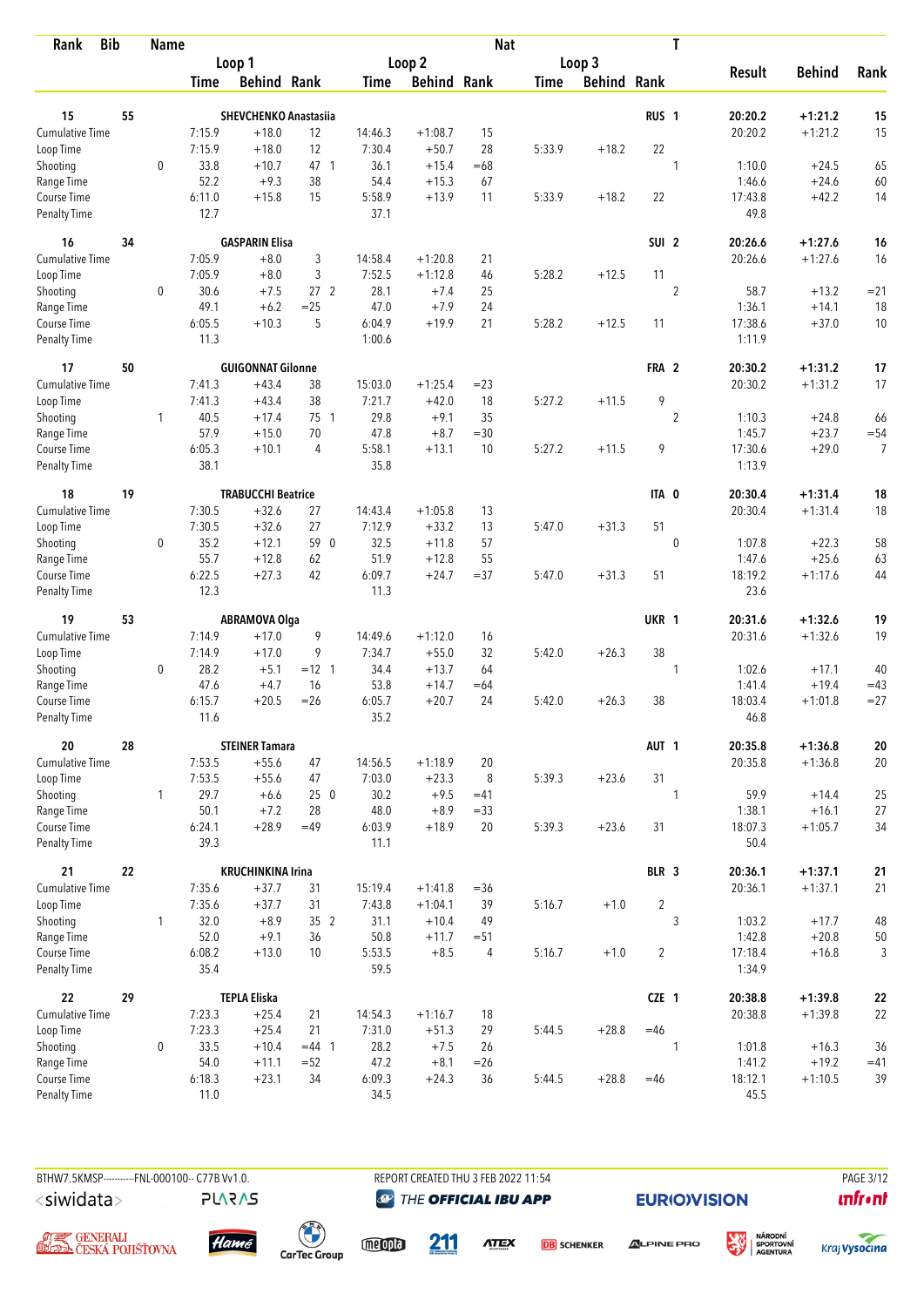| Rank                               | <b>Bib</b> | Name           |                |                           |                 |                |                    | <b>Nat</b>   |        |                    |                  | T              |                   |               |                |
|------------------------------------|------------|----------------|----------------|---------------------------|-----------------|----------------|--------------------|--------------|--------|--------------------|------------------|----------------|-------------------|---------------|----------------|
|                                    |            |                |                | Loop 1                    |                 |                | Loop <sub>2</sub>  |              |        | Loop 3             |                  |                |                   |               |                |
|                                    |            |                | Time           | <b>Behind Rank</b>        |                 | Time           | <b>Behind Rank</b> |              | Time   | <b>Behind Rank</b> |                  |                | <b>Result</b>     | <b>Behind</b> | Rank           |
| 23                                 | 20         |                |                | <b>GERBULOVA Natalia</b>  |                 |                |                    |              |        |                    | RUS <sub>3</sub> |                | 20:42.2           | $+1:43.2$     | 23             |
| <b>Cumulative Time</b>             |            |                | 7:59.8         | $+1:01.9$                 | 53              | 15:18.7        | $+1:41.1$          | 35           |        |                    |                  |                | 20:42.2           | $+1:43.2$     | 23             |
| Loop Time                          |            |                | 7:59.8         | $+1:01.9$                 | 53              | 7:18.9         | $+39.2$            | 16           | 5:23.5 | $+7.8$             | 5                |                |                   |               |                |
| Shooting                           |            | $\overline{2}$ | 32.1           | $+9.0$                    | 36 <sub>1</sub> | 30.8           | $+10.1$            | 45           |        |                    |                  | 3              | 1:03.0            | $+17.5$       | $=45$          |
| Range Time                         |            |                | 52.1           | $+9.2$                    | 37              | 47.5           | $+8.4$             | 29           |        |                    |                  |                | 1:39.6            | $+17.6$       | $= 31$         |
| Course Time                        |            |                | 6:02.8         | $+7.6$                    | 3               | 5:54.6         | $+9.6$             | 5            | 5:23.5 | $+7.8$             | 5                |                | 17:20.9           | $+19.3$       | $\overline{4}$ |
| <b>Penalty Time</b>                |            |                | 1:04.9         |                           |                 | 36.8           |                    |              |        |                    |                  |                | 1:41.7            |               |                |
| 24                                 | 27         |                |                | <b>DMYTRENKO Valeriya</b> |                 |                |                    |              |        |                    | UKR 0            |                | 20:43.3           | $+1:44.3$     | 24             |
| Cumulative Time                    |            |                | 7:25.2         | $+27.3$                   | 22              | 14:50.9        | $+1:13.3$          | 17           |        |                    |                  |                | 20:43.3           | $+1:44.3$     | 24             |
| Loop Time                          |            |                | 7:25.2         | $+27.3$                   | 22              | 7:25.7         | $+46.0$            | 22           | 5:52.4 | $+36.7$            | $=61$            |                |                   |               |                |
| Shooting                           |            | 0              | 27.7           | $+4.6$                    | $= 9 \ 0$       | 30.5           | $+9.8$             | $=43$        |        |                    |                  | $\mathbf 0$    | 58.2              | $+12.7$       | 20             |
| Range Time                         |            |                | 46.7           | $+3.8$                    | $=9$            | 48.4           | $+9.3$             | 40           |        |                    |                  |                | 1:35.1            | $+13.1$       | $=14$          |
| Course Time                        |            |                | 6:26.1         | $+30.9$                   | $= 59$          | 6:26.1         | $+41.1$            | 67           | 5:52.4 | $+36.7$            | $=61$            |                | 18:44.6           | $+1:43.0$     | 67             |
| Penalty Time                       |            |                | 12.4           |                           |                 | 11.2           |                    |              |        |                    |                  |                | 23.6              |               |                |
| 25                                 | 17         |                |                | <b>ANDERSSON Ingela</b>   |                 |                |                    |              |        |                    | SWE 2            |                | 20:44.7           | $+1:45.7$     | 25             |
| <b>Cumulative Time</b>             |            |                | 7:34.3         | $+36.4$                   | 30              | 15:07.7        | $+1:30.1$          | 27           |        |                    |                  |                | 20:44.7           | $+1:45.7$     | 25             |
| Loop Time                          |            |                | 7:34.3         | $+36.4$                   | 30              | 7:33.4         | $+53.7$            | $=30$        | 5:37.0 | $+21.3$            | 27               |                |                   |               |                |
| Shooting                           |            | 1              | 26.3           | $+3.2$                    | 6 <sub>1</sub>  | 27.5           | $+6.8$             | $= 21$       |        |                    |                  | $\overline{2}$ | 53.8              | $+8.3$        | 9              |
| Range Time                         |            |                | 47.0           | $+4.1$                    | 13              | 47.2           | $+8.1$             | $=26$        |        |                    |                  |                | 1:34.2            | $+12.2$       | 12             |
| Course Time<br><b>Penalty Time</b> |            |                | 6:08.5<br>38.8 | $+13.3$                   | 11              | 6:08.2<br>38.0 | $+23.2$            | $= 33$       | 5:37.0 | $+21.3$            | 27               |                | 17:53.7<br>1:16.8 | $+52.1$       | 20             |
| 26                                 | 89         |                |                | <b>PASSLER Rebecca</b>    |                 |                |                    |              |        |                    | ITA <sub>1</sub> |                | 20:49.6           | $+1:50.6$     | 26             |
| Cumulative Time                    |            |                | 7:51.3         | $+53.4$                   | 44              | 15:01.2        | $+1:23.6$          | 22           |        |                    |                  |                | 20:49.6           | $+1:50.6$     | 26             |
| Loop Time                          |            |                | 7:51.3         | $+53.4$                   | 44              | 7:09.9         | $+30.2$            | 11           | 5:48.4 | $+32.7$            | 53               |                |                   |               |                |
| Shooting                           |            | $\mathbf{1}$   | 24.2           | $+1.1$                    | 2 <sub>0</sub>  | 21.6           | $+0.9$             | 3            |        |                    |                  | 1              | 45.9              | $+0.4$        | $\overline{c}$ |
| Range Time                         |            |                | 42.9           | 0.0                       | $\mathbf{1}$    | 39.1           | 0.0                | $\mathbf{1}$ |        |                    |                  |                | 1:22.0            | 0.0           | $\mathbf{1}$   |
| Course Time                        |            |                | 6:29.0         | $+33.8$                   | 64              | 6:19.8         | $+34.8$            | 61           | 5:48.4 | $+32.7$            | 53               |                | 18:37.2           | $+1:35.6$     | 61             |
| <b>Penalty Time</b>                |            |                | 39.4           |                           |                 | 11.0           |                    |              |        |                    |                  |                | 50.4              |               |                |
| 27                                 | 9          |                |                | <b>EGOROVA Anastasiia</b> |                 |                |                    |              |        |                    | RUS <sub>2</sub> |                | 20:50.7           | $+1:51.7$     | 27             |
| <b>Cumulative Time</b>             |            |                | 7:47.9         | $+50.0$                   | 41              | 15:16.6        | $+1:39.0$          | 34           |        |                    |                  |                | 20:50.7           | $+1:51.7$     | 27             |
| Loop Time                          |            |                | 7:47.9         | $+50.0$                   | 41              | 7:28.7         | $+49.0$            | 26           | 5:34.1 | $+18.4$            | 23               |                |                   |               |                |
| Shooting                           |            | 1              | 35.9           | $+12.8$                   | $=62$ 1         | 25.3           | $+4.6$             | 11           |        |                    |                  | $\overline{2}$ | 1:01.2            | $+15.7$       | $= 31$         |
| Range Time                         |            |                | 55.2           | $+12.3$                   | 60              | 45.0           | $+5.9$             | 14           |        |                    |                  |                | 1:40.2            | $+18.2$       | $= 35$         |
| Course Time                        |            |                | 6:14.7         | $+19.5$                   | 23              | 6:06.5         | $+21.5$            | $=26$        | 5:34.1 | $+18.4$            | 23               |                | 17:55.3           | $+53.7$       | 24             |
| <b>Penalty Time</b>                |            |                | 38.0           |                           |                 | 37.2           |                    |              |        |                    |                  |                | 1:15.2            |               |                |
| 27                                 | 48         |                |                | ZHURAVOK Yuliia           |                 |                |                    |              |        |                    | UKR 1            |                | 20:50.7           | $+1:51.7$     | 27             |
| <b>Cumulative Time</b>             |            |                | 7:54.8         | $+56.9$                   | 49              | 15:06.2        | $+1:28.6$          | 25           |        |                    |                  |                | 20:50.7           | $+1:51.7$     | 27             |
| Loop Time                          |            |                | 7:54.8         | $+56.9$                   | 49              | 7:11.4         | $+31.7$            | 12           | 5:44.5 | $+28.8$            | $=46$            |                |                   |               |                |
| Shooting                           |            | $\mathbf{1}$   | 35.0           | $+11.9$                   | $= 570$         | 28.3           | $+7.6$             | 27           |        |                    |                  | 1              | 1:03.4            | $+17.9$       | 49             |
| Range Time                         |            |                | 53.6           | $+10.7$                   | $=46$           | 48.2           | $+9.1$             | $=35$        |        |                    |                  |                | 1:41.8            | $+19.8$       | $=46$          |
| Course Time<br>Penalty Time        |            |                | 6:24.4<br>36.8 | $+29.2$                   | $= 54$          | 6:13.0<br>10.2 | $+28.0$            | 47           | 5:44.5 | $+28.8$            | $=46$            |                | 18:21.9<br>47.0   | $+1:20.3$     | 46             |
| 29                                 | 64         |                |                | <b>SCHNEIDER Sophia</b>   |                 |                |                    |              |        |                    | GER 2            |                | 20:52.1           | $+1:53.1$     | 29             |
| <b>Cumulative Time</b>             |            |                | 7:46.7         | $+48.8$                   | 40              | 15:11.1        | $+1:33.5$          | 31           |        |                    |                  |                | 20:52.1           | $+1:53.1$     | 29             |
| Loop Time                          |            |                | 7:46.7         | $+48.8$                   | 40              | 7:24.4         | $+44.7$            | 21           | 5:41.0 | $+25.3$            | $= 34$           |                |                   |               |                |
| Shooting                           |            | $\mathbf{1}$   | 32.2           | $+9.1$                    | $37-1$          | 25.4           | $+4.7$             | $=12$        |        |                    |                  | $\overline{2}$ | 57.7              | $+12.2$       | 16             |
| Range Time                         |            |                | 52.3           | $+9.4$                    | 39              | 42.4           | $+3.3$             | 5            |        |                    |                  |                | 1:34.7            | $+12.7$       | 13             |
| Course Time                        |            |                | 6:18.0         | $+22.8$                   | 33              | 6:08.0         | $+23.0$            | 32           | 5:41.0 | $+25.3$            | $= 34$           |                | 18:07.0           | $+1:05.4$     | 33             |
| <b>Penalty Time</b>                |            |                | 36.4           |                           |                 | 34.0           |                    |              |        |                    |                  |                | 1:10.4            |               |                |
| 30                                 | 39         |                |                | <b>CHIRKOVA Elena</b>     |                 |                |                    |              |        |                    | <b>ROU 2</b>     |                | 20:52.8           | $+1:53.8$     | $30\,$         |
| Cumulative Time                    |            |                | 7:12.1         | $+14.2$                   | $\overline{7}$  | 15:08.6        | $+1:31.0$          | 28           |        |                    |                  |                | 20:52.8           | $+1:53.8$     | $30\,$         |
| Loop Time                          |            |                | 7:12.1         | $+14.2$                   | $\overline{7}$  | 7:56.5         | $+1:16.8$          | 50           | 5:44.2 | $+28.5$            | $=43$            |                |                   |               |                |
| Shooting                           |            | 0              | 29.0           | $+5.9$                    | 23 <sup>2</sup> | 26.9           | $+6.2$             | 20           |        |                    |                  | $\overline{2}$ | 56.0              | $+10.5$       | 13             |
| Range Time                         |            |                | 47.4           | $+4.5$                    | $=14$           | 46.6           | $+7.5$             | $= 20$       |        |                    |                  |                | 1:34.0            | $+12.0$       | 11             |
| Course Time                        |            |                | 6:14.2         | $+19.0$                   | 21              | 6:06.8         | $+21.8$            | 29           | 5:44.2 | $+28.5$            | $=43$            |                | 18:05.2           | $+1:03.6$     | 31             |
| <b>Penalty Time</b>                |            |                | 10.5           |                           |                 | 1:03.1         |                    |              |        |                    |                  |                | 1:13.6            |               |                |

**PLARAS** 

BTHW7.5KMSP----------FNL-000100-- C77B Vv1.0. REPORT CREATED THU 3 FEB 2022 11:54 PAGE 4/12 **@** THE OFFICIAL IBU APP

**EURIO)VISION** 

姿







meona

211

**ATEX DB** SCHENKER



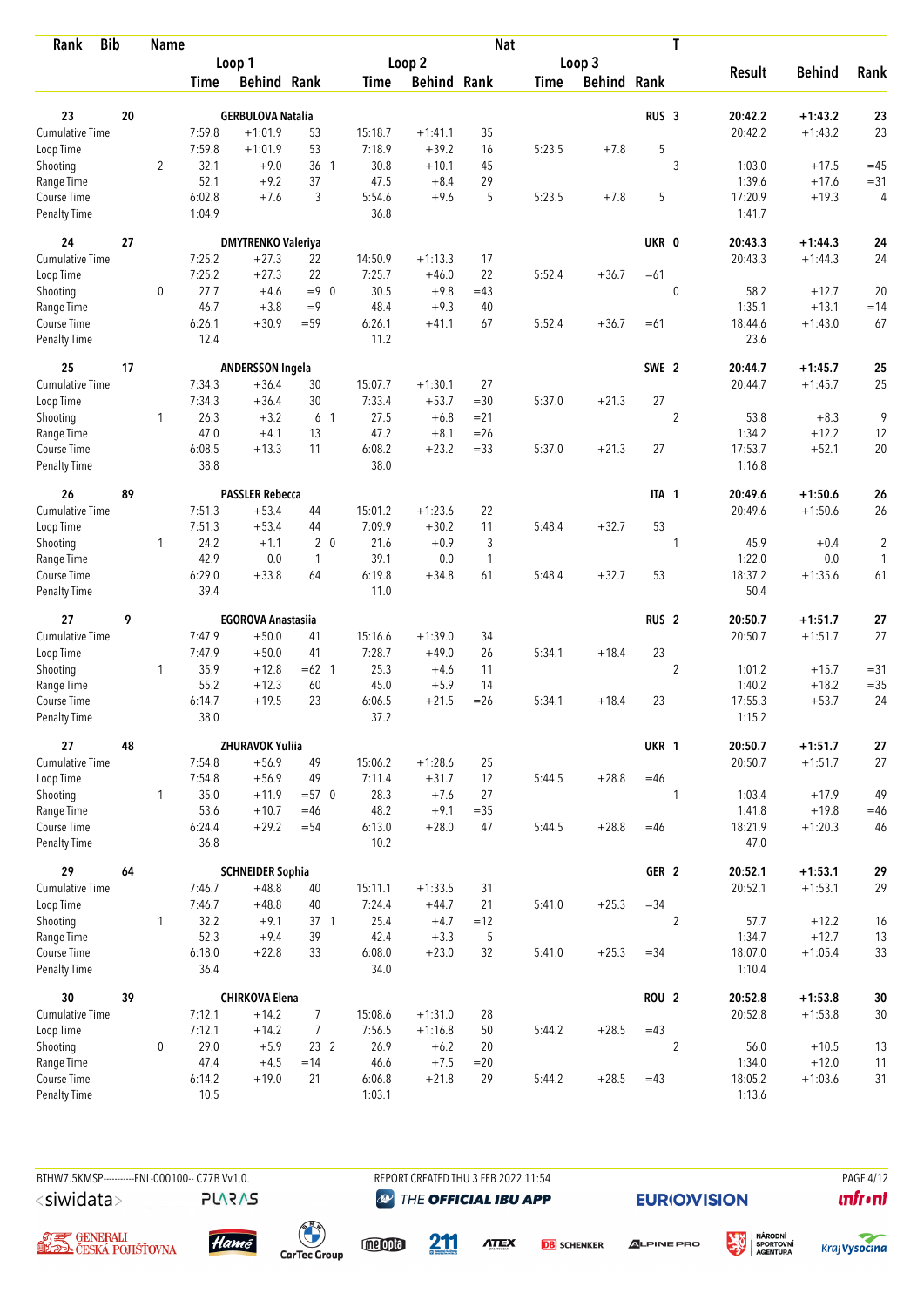| <b>Bib</b><br>Rank          |    | <b>Name</b>    |                |                            |                |                  |                    | <b>Nat</b>     |             |                    |                  | T              |                   |                    |                |
|-----------------------------|----|----------------|----------------|----------------------------|----------------|------------------|--------------------|----------------|-------------|--------------------|------------------|----------------|-------------------|--------------------|----------------|
|                             |    |                |                | Loop 1                     |                |                  | Loop 2             |                |             | Loop 3             |                  |                |                   |                    |                |
|                             |    |                | <b>Time</b>    | <b>Behind Rank</b>         |                | <b>Time</b>      | <b>Behind Rank</b> |                | <b>Time</b> | <b>Behind Rank</b> |                  |                | <b>Result</b>     | <b>Behind</b>      | Rank           |
| 31                          | 78 |                |                | <b>LINDQVIST Felicia</b>   |                |                  |                    |                |             |                    | SWE 1            |                | 20:53.6           | $+1:54.6$          | 31             |
| Cumulative Time             |    |                | 7:21.0         | $+23.1$                    | 17             | 15:09.3          | $+1:31.7$          | 30             |             |                    |                  |                | 20:53.6           | $+1:54.6$          | 31             |
| Loop Time                   |    |                | 7:21.0         | $+23.1$                    | 17             | 7:48.3           | $+1:08.6$          | 44             | 5:44.3      | $+28.6$            | 45               |                |                   |                    |                |
| Shooting                    |    | $\mathbf 0$    | 28.9           | $+5.8$                     | $= 19 \quad 1$ | 29.9             | $+9.2$             | 36             |             |                    |                  | 1              | 58.8              | $+13.3$            | 23             |
| Range Time                  |    |                | 48.4           | $+5.5$                     | $=20$          | 48.2             | $+9.1$             | $= 35$         |             |                    |                  |                | 1:36.6            | $+14.6$            | 23             |
| Course Time                 |    |                | 6:19.5         | $+24.3$                    | 35             | 6:24.0           | $+39.0$            | 64             | 5:44.3      | $+28.6$            | 45               |                | 18:27.8           | $+1:26.2$          | 53             |
| <b>Penalty Time</b>         |    |                | 13.1           |                            |                | 36.1             |                    |                |             |                    |                  |                | 49.2              |                    |                |
| 32                          | 87 |                |                | <b>LINDQVIST Nicolina</b>  |                |                  |                    |                |             |                    | SWE 1            |                | 20:54.0           | $+1:55.0$          | 32             |
| Cumulative Time             |    |                | 7:49.9         | $+52.0$                    | 42             | 15:03.0          | $+1:25.4$          | $= 23$         |             |                    |                  |                | 20:54.0           | $+1:55.0$          | 32             |
| Loop Time                   |    |                | 7:49.9         | $+52.0$                    | 42             | 7:13.1           | $+33.4$            | 14             | 5:51.0      | $+35.3$            | 60               |                |                   |                    |                |
| Shooting                    |    | 1              | 24.7           | $+1.6$                     | 30             | 20.7             | 0.0                | $\mathbf{1}$   |             |                    |                  | 1              | 45.5              | 0.0                | 1              |
| Range Time                  |    |                | 44.4           | $+1.5$                     | $\overline{2}$ | 40.3             | $+1.2$             | $\overline{2}$ |             |                    |                  |                | 1:24.7            | $+2.7$             | $\overline{2}$ |
| Course Time                 |    |                | 6:25.3         | $+30.1$                    | 57             | 6:21.9           | $+36.9$            | 62             | 5:51.0      | $+35.3$            | 60               |                | 18:38.2           | $+1:36.6$          | 62             |
| <b>Penalty Time</b>         |    |                | 40.2           |                            |                | 10.9             |                    |                |             |                    |                  |                | 51.1              |                    |                |
| 33                          | 5  |                |                | <b>WIESENSARTER Marion</b> |                |                  |                    |                |             |                    | GER <sub>2</sub> |                | 20:55.0           | $+1:56.0$          | 33             |
| Cumulative Time             |    |                | 7:23.1         | $+25.2$                    | 20             | 15:23.0          | $+1:45.4$          | 38             |             |                    |                  |                | 20:55.0           | $+1:56.0$          | 33             |
| Loop Time                   |    |                | 7:23.1         | $+25.2$                    | 20             | 7:59.9           | $+1:20.2$          | 54             | 5:32.0      | $+16.3$            | $=16$            |                |                   |                    |                |
| Shooting                    |    | $\mathbf 0$    | 33.0           | $+9.9$                     | 41 2           | 32.4             | $+11.7$            | $= 55$         |             |                    |                  | $\overline{c}$ | 1:05.4            | $+19.9$            | 54             |
| Range Time<br>Course Time   |    |                | 52.4           | $+9.5$<br>$+22.7$          | 40<br>32       | 50.0             | $+10.9$<br>$+18.0$ | $=47$          | 5:32.0      |                    |                  |                | 1:42.4            | $+20.4$<br>$+51.3$ | 49             |
| <b>Penalty Time</b>         |    |                | 6:17.9<br>12.8 |                            |                | 6:03.0<br>1:06.9 |                    | 17             |             | $+16.3$            | $=16$            |                | 17:52.9<br>1:19.7 |                    | 18             |
| 34                          | 26 |                |                | <b>ENODD Jenny</b>         |                |                  |                    |                |             |                    | NOR <sub>2</sub> |                | 20:55.4           | $+1:56.4$          | 34             |
| Cumulative Time             |    |                | 7:17.2         | $+19.3$                    | 14             | 15:19.4          | $+1:41.8$          | $= 36$         |             |                    |                  |                | 20:55.4           | $+1:56.4$          | 34             |
| Loop Time                   |    |                | 7:17.2         | $+19.3$                    | 14             | 8:02.2           | $+1:22.5$          | 56             | 5:36.0      | $+20.3$            | 25               |                |                   |                    |                |
| Shooting                    |    | 0              | 28.8           | $+5.7$                     | $=16$ 2        | 39.2             | $+18.5$            | $=78$          |             |                    |                  | $\overline{2}$ | 1:08.1            | $+22.6$            | 59             |
| Range Time                  |    |                | 48.2           | $+5.3$                     | $=18$          | 58.2             | $+19.1$            | 77             |             |                    |                  |                | 1:46.4            | $+24.4$            | 58             |
| Course Time                 |    |                | 6:15.7         | $+20.5$                    | $=26$          | 6:03.5           | $+18.5$            | 19             | 5:36.0      | $+20.3$            | 25               |                | 17:55.2           | $+53.6$            | 23             |
| <b>Penalty Time</b>         |    |                | 13.3           |                            |                | 1:00.5           |                    |                |             |                    |                  |                | 1:13.8            |                    |                |
| 35                          | 14 |                |                | <b>LEHTLA Kadri</b>        |                |                  |                    |                |             |                    | EST <sub>1</sub> |                | 20:57.1           | $+1:58.1$          | 35             |
| <b>Cumulative Time</b>      |    |                | 7:25.9         | $+28.0$                    | 24             | 15:06.9          | $+1:29.3$          | 26             |             |                    |                  |                | 20:57.1           | $+1:58.1$          | 35             |
| Loop Time                   |    |                | 7:25.9         | $+28.0$                    | 24             | 7:41.0           | $+1:01.3$          | $= 36$         | 5:50.2      | $+34.5$            | 58               |                |                   |                    |                |
| Shooting                    |    | 0              | 26.4           | $+3.3$                     | 7 <sub>1</sub> | 34.5             | $+13.8$            | 65             |             |                    |                  | 1              | 1:00.9            | $+15.4$            | 28             |
| Range Time                  |    |                | 47.4           | $+4.5$                     | $=14$          | 53.8             | $+14.7$            | $=64$          |             |                    |                  |                | 1:41.2            | $+19.2$            | $=41$          |
| Course Time                 |    |                | 6:27.6<br>10.9 | $+32.4$                    | 62             | 6:11.0<br>36.2   | $+26.0$            | 42             | 5:50.2      | $+34.5$            | 58               |                | 18:28.8<br>47.1   | $+1:27.2$          | 54             |
| <b>Penalty Time</b>         |    |                |                |                            |                |                  |                    |                |             |                    |                  |                |                   |                    |                |
| 36                          | 6  |                |                | <b>LEJSEK Klara</b>        |                |                  |                    |                |             |                    | CZE 1            |                | 20:57.9           | $+1:58.9$          | 36             |
| <b>Cumulative Time</b>      |    |                | 7:32.1         | $+34.2$                    | 29             | 15:11.9          | $+1:34.3$          | 32             |             |                    |                  |                | 20:57.9           | $+1:58.9$          | 36             |
| Loop Time                   |    |                | 7:32.1         | $+34.2$                    | 29             | 7:39.8           | $+1:00.1$          | 33             | 5:46.0      | $+30.3$            | 49               |                |                   |                    |                |
| Shooting                    |    | 0              | 39.5           | $+16.4$                    | 74 1           | 32.3             | $+11.6$            | 54             |             |                    |                  | 1              | 1:11.8            | $+26.3$            | 69             |
| Range Time                  |    |                | 58.3           | $+15.4$                    | 72             | 51.0             | $+11.9$            | 53             |             |                    |                  |                | 1:49.3            | $+27.3$            | 64             |
| Course Time<br>Penalty Time |    |                | 6:22.8<br>11.0 | $+27.6$                    | $=43$          | 6:13.7<br>35.1   | $+28.7$            | 49             | 5:46.0      | $+30.3$            | 49               |                | 18:22.5<br>46.1   | $+1:20.9$          | 48             |
| 37                          | 12 |                |                | <b>HOEGBERG Elisabeth</b>  |                |                  |                    |                |             |                    | SWE 2            |                | 20:59.2           | $+2:00.2$          | $37\,$         |
| Cumulative Time             |    |                | 8:07.5         | $+1:09.6$                  | 59             | 15:15.0          | $+1:37.4$          | 33             |             |                    |                  |                | 20:59.2           | $+2:00.2$          | 37             |
| Loop Time                   |    |                | 8:07.5         | $+1:09.6$                  | 59             | 7:07.5           | $+27.8$            | 10             | 5:44.2      | $+28.5$            | $=43$            |                |                   |                    |                |
| Shooting                    |    | $\overline{2}$ | 36.5           | $+13.4$                    | $=660$         | 26.4             | $+5.7$             | 16             |             |                    |                  | $\overline{2}$ | 1:03.0            | $+17.5$            | $=45$          |
| Range Time                  |    |                | 54.3           | $+11.4$                    | 56             | 45.5             | $+6.4$             | 17             |             |                    |                  |                | 1:39.8            | $+17.8$            | 34             |
| Course Time                 |    |                | 6:09.6         | $+14.4$                    | 12             | 6:11.1           | $+26.1$            | $=43$          | 5:44.2      | $+28.5$            | $=43$            |                | 18:04.9           | $+1:03.3$          | $30\,$         |
| Penalty Time                |    |                | 1:03.6         |                            |                | 10.9             |                    |                |             |                    |                  |                | 1:14.5            |                    |                |
| 38                          | 37 |                |                | <b>KUDAYEVA Darya</b>      |                |                  |                    |                |             |                    | BLR 1            |                | 21:01.3           | $+2:02.3$          | 38             |
| <b>Cumulative Time</b>      |    |                | 7:28.9         | $+31.0$                    | 25             | 15:08.9          | $+1:31.3$          | 29             |             |                    |                  |                | 21:01.3           | $+2:02.3$          | $38\,$         |
| Loop Time                   |    |                | 7:28.9         | $+31.0$                    | 25             | 7:40.0           | $+1:00.3$          | 34             | 5:52.4      | $+36.7$            | $=61$            |                |                   |                    |                |
| Shooting                    |    | 0              | 32.5           | $+9.4$                     | 38 1           | 28.6             | $+7.9$             | 28             |             |                    |                  | 1              | 1:01.1            | $+15.6$            | 30             |
| Range Time                  |    |                | 53.1           | $+10.2$                    | $=42$          | 47.4             | $+8.3$             | 28             |             |                    |                  |                | 1:40.5            | $+18.5$            | 38             |
| Course Time                 |    |                | 6:24.5         | $+29.3$                    | 56             | 6:14.6           | $+29.6$            | 53             | 5:52.4      | $+36.7$            | $=61$            |                | 18:31.5           | $+1:29.9$          | 58             |
| Penalty Time                |    |                | 11.3           |                            |                | 38.0             |                    |                |             |                    |                  |                | 49.3              |                    |                |

A <del>și C</del>enerali<br>**Ceská polišťovna** 

**PLARAS** 

BTHW7.5KMSP----------FNL-000100-- C77B Vv1.0. REPORT CREATED THU 3 FEB 2022 11:54 PAGE 5/12 **@ THE OFFICIAL IBU APP** 

211

**EURIO)VISION** 

**unfront** 



meona

**ATEX** 



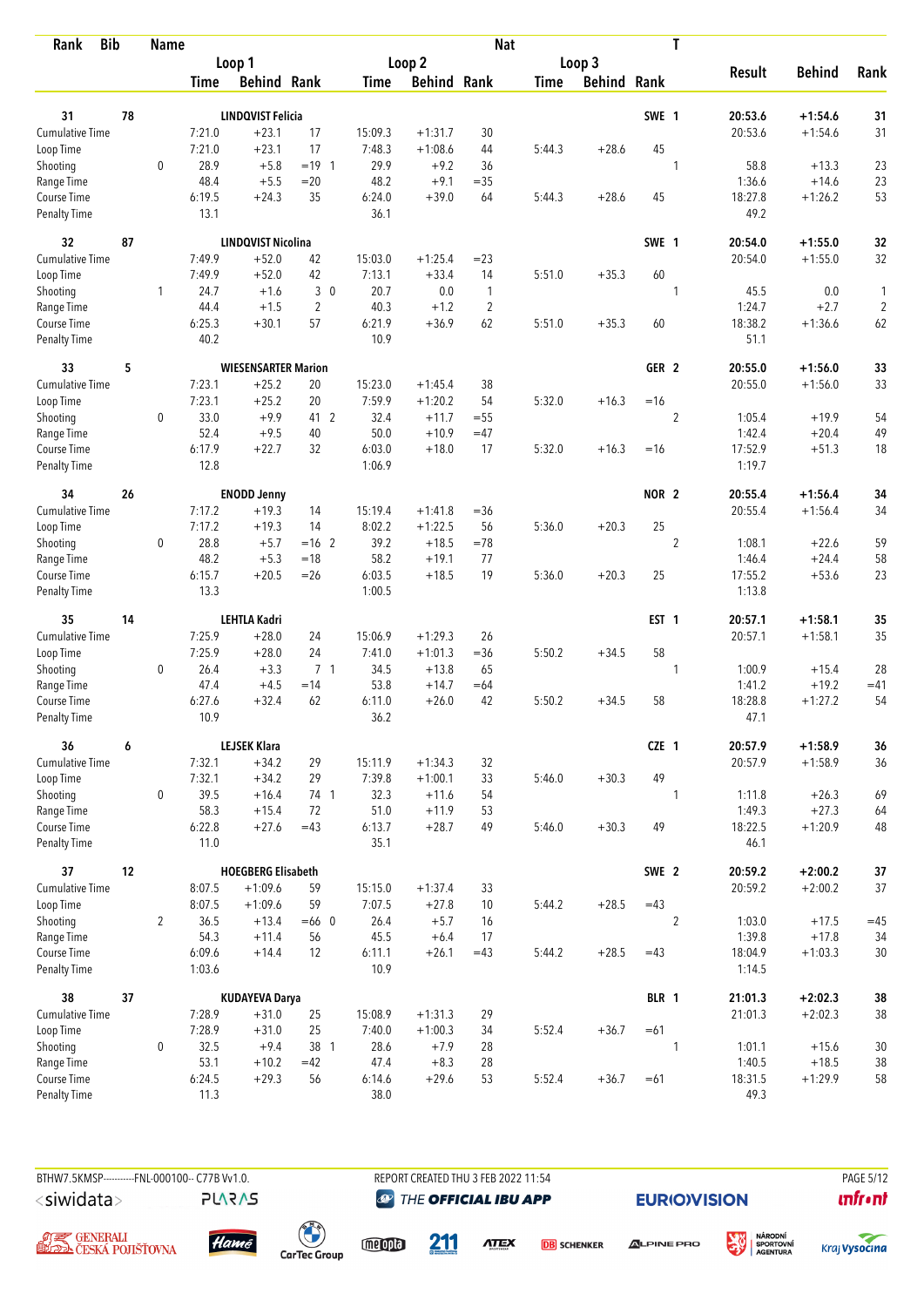| <b>Bib</b><br>Rank                 |    | <b>Name</b>    |                |                             |                |                  |                    | <b>Nat</b> |             |                    |                  | T              |                   |               |        |
|------------------------------------|----|----------------|----------------|-----------------------------|----------------|------------------|--------------------|------------|-------------|--------------------|------------------|----------------|-------------------|---------------|--------|
|                                    |    |                |                | Loop 1                      |                |                  | Loop 2             |            |             | Loop 3             |                  |                |                   |               |        |
|                                    |    |                | <b>Time</b>    | <b>Behind Rank</b>          |                | Time             | <b>Behind Rank</b> |            | <b>Time</b> | <b>Behind Rank</b> |                  |                | <b>Result</b>     | <b>Behind</b> | Rank   |
| 39                                 | 13 |                |                | <b>AUCHENTALLER Hannah</b>  |                |                  |                    |            |             |                    | ITA <sub>2</sub> |                | 21:05.8           | $+2:06.8$     | 39     |
| Cumulative Time                    |    |                | 7:52.1         | $+54.2$                     | 45             | 15:32.4          | $+1:54.8$          | 41         |             |                    |                  |                | 21:05.8           | $+2:06.8$     | 39     |
| Loop Time                          |    |                | 7:52.1         | $+54.2$                     | 45             | 7:40.3           | $+1:00.6$          | 35         | 5:33.4      | $+17.7$            | 21               |                |                   |               |        |
| Shooting                           |    | 1              | 28.9           | $+5.8$                      | $= 19 \quad 1$ | 33.3             | $+12.6$            | 61         |             |                    |                  | $\overline{2}$ | 1:02.2            | $+16.7$       | 37     |
| Range Time                         |    |                | 48.2           | $+5.3$                      | $=18$          | 53.6             | $+14.5$            | $=62$      |             |                    |                  |                | 1:41.8            | $+19.8$       | $=46$  |
| Course Time                        |    |                | 6:24.2         | $+29.0$                     | $= 51$         | 6:06.4           | $+21.4$            | 25         | 5:33.4      | $+17.7$            | 21               |                | 18:04.0           | $+1:02.4$     | 29     |
| <b>Penalty Time</b>                |    |                | 39.7           |                             |                | 40.3             |                    |            |             |                    |                  |                | 1:20.0            |               |        |
| 40                                 | 44 |                |                | <b>ARNEKLEIV Juni</b>       |                |                  |                    |            |             |                    | NOR <sub>3</sub> |                | 21:17.2           | $+2:18.2$     | 40     |
| Cumulative Time                    |    |                | 8:14.4         | $+1:16.5$                   | 65             | 15:44.5          | $+2:06.9$          | 47         |             |                    |                  |                | 21:17.2           | $+2:18.2$     | 40     |
| Loop Time                          |    |                | 8:14.4         | $+1:16.5$                   | 65             | 7:30.1           | $+50.4$            | 27         | 5:32.7      | $+17.0$            | 19               |                |                   |               |        |
| Shooting                           |    | $\overline{2}$ | 36.2           | $+13.1$                     | $=64$ 1        | 26.0             | $+5.3$             | 15         |             |                    |                  | 3              | 1:02.3            | $+16.8$       | 38     |
| Range Time                         |    |                | 53.7           | $+10.8$                     | $=48$          | 46.6             | $+7.5$             | $=20$      |             |                    |                  |                | 1:40.3            | $+18.3$       | 37     |
| Course Time                        |    |                | 6:15.0         | $+19.8$                     | 24             | 6:06.6           | $+21.6$            | 28         | 5:32.7      | $+17.0$            | 19               |                | 17:54.3           | $+52.7$       | 22     |
| <b>Penalty Time</b>                |    |                | 1:05.7         |                             |                | 36.9             |                    |            |             |                    |                  |                | 1:42.6            |               |        |
| 41                                 | 74 |                |                | <b>BELCHENKO Yelizaveta</b> |                |                  |                    |            |             |                    | KAZ <sub>2</sub> |                | 21:18.8           | $+2:19.8$     | 41     |
| Cumulative Time                    |    |                | 7:38.5         | $+40.6$                     | 35             | 15:39.8          | $+2:02.2$          | 44         |             |                    |                  |                | 21:18.8           | $+2:19.8$     | 41     |
| Loop Time                          |    |                | 7:38.5         | $+40.6$                     | 35             | 8:01.3           | $+1:21.6$          | 55         | 5:39.0      | $+23.3$            | 30               |                |                   |               |        |
| Shooting                           |    | $\mathbf 0$    | 35.0           | $+11.9$                     | $= 572$        | 26.6             | $+5.9$             | 18         |             |                    |                  | $\overline{c}$ | 1:01.7            | $+16.2$       | $= 34$ |
| Range Time                         |    |                | 53.6           | $+10.7$                     | $=46$          | 46.0             | $+6.9$             | 18         |             |                    |                  |                | 1:39.6            | $+17.6$       | $= 31$ |
| Course Time<br><b>Penalty Time</b> |    |                | 6:33.1<br>11.8 | $+37.9$                     | 69             | 6:10.3<br>1:05.0 | $+25.3$            | 40         | 5:39.0      | $+23.3$            | 30               |                | 18:22.4<br>1:16.8 | $+1:20.8$     | 47     |
| 42                                 | 69 |                |                | <b>BAKKEN Maren</b>         |                |                  |                    |            |             |                    | NOR <sub>2</sub> |                | 21:21.0           | $+2:22.0$     | 42     |
| Cumulative Time                    |    |                | 7:21.3         | $+23.4$                     | 18             | 15:25.6          | $+1:48.0$          | 39         |             |                    |                  |                | 21:21.0           | $+2:22.0$     | 42     |
| Loop Time                          |    |                | 7:21.3         | $+23.4$                     | 18             | 8:04.3           | $+1:24.6$          | 59         | 5:55.4      | $+39.7$            | 65               |                |                   |               |        |
| Shooting                           |    | $\mathbf 0$    | 25.6           | $+2.5$                      | 4 2            | 24.1             | $+3.4$             | 5          |             |                    |                  | $\overline{2}$ | 49.8              | $+4.3$        | 4      |
| Range Time                         |    |                | 45.4           | $+2.5$                      | 4              | 44.6             | $+5.5$             | $=11$      |             |                    |                  |                | 1:30.0            | $+8.0$        | 6      |
| Course Time                        |    |                | 6:22.8         | $+27.6$                     | $=43$          | 6:15.3           | $+30.3$            | 57         | 5:55.4      | $+39.7$            | 65               |                | 18:33.5           | $+1:31.9$     | 60     |
| <b>Penalty Time</b>                |    |                | 13.1           |                             |                | 1:04.4           |                    |            |             |                    |                  |                | 1:17.5            |               |        |
| 43                                 | 79 |                |                | KAVALEUSKAYA Yuliya         |                |                  |                    |            |             |                    | BLR 2            |                | 21:26.3           | $+2:27.3$     | 43     |
| <b>Cumulative Time</b>             |    |                | 7:53.6         | $+55.7$                     | 48             | 15:43.8          | $+2:06.2$          | 46         |             |                    |                  |                | 21:26.3           | $+2:27.3$     | 43     |
| Loop Time                          |    |                | 7:53.6         | $+55.7$                     | 48             | 7:50.2           | $+1:10.5$          | 45         | 5:42.5      | $+26.8$            | 39               |                |                   |               |        |
| Shooting                           |    | $\mathbf{1}$   | 35.6           | $+12.5$                     | 60 1           | 46.2             | $+25.5$            | 83         |             |                    |                  | $\overline{2}$ | 1:21.9            | $+36.4$       | $=76$  |
| Range Time                         |    |                | 54.5           | $+11.6$                     | $= 57$         | 1:05.0           | $+25.9$            | 83         |             |                    |                  |                | 1:59.5            | $+37.5$       | 74     |
| Course Time                        |    |                | 6:23.5         | $+28.3$                     | 46             | 6:09.9           | $+24.9$            | 39         | 5:42.5      | $+26.8$            | 39               |                | 18:15.9           | $+1:14.3$     | 41     |
| <b>Penalty Time</b>                |    |                | 35.6           |                             |                | 35.3             |                    |            |             |                    |                  |                | 1:10.9            |               |        |
| 44                                 | 45 |                |                | <b>REMENOVA Maria</b>       |                |                  |                    |            |             |                    | SVK <sub>2</sub> |                | 21:27.1           | $+2:28.1$     | 44     |
| <b>Cumulative Time</b>             |    |                | 8:04.4         | $+1:06.5$                   | 57             | 15:37.8          | $+2:00.2$          | 43         |             |                    |                  |                | 21:27.1           | $+2:28.1$     | 44     |
| Loop Time                          |    |                | 8:04.4         | $+1:06.5$                   | 57             | 7:33.4           | $+53.7$            | $=30$      | 5:49.3      | $+33.6$            | 56               |                |                   |               |        |
| Shooting                           |    | $\mathbf{1}$   | 36.5           | $+13.4$                     | $=66$ 1        | 24.6             | $+3.9$             | $=9$       |             |                    |                  | $\overline{2}$ | 1:01.2            | $+15.7$       | $= 31$ |
| Range Time                         |    |                | 56.0           | $+13.1$                     | $=64$          | 45.1             | $+6.0$             | 15         |             |                    |                  |                | 1:41.1            | $+19.1$       | 40     |
| Course Time<br>Penalty Time        |    |                | 6:31.3<br>37.1 | $+36.1$                     | 66             | 6:11.1<br>37.2   | $+26.1$            | $=43$      | 5:49.3      | $+33.6$            | 56               |                | 18:31.7<br>1:14.3 | $+1:30.1$     | 59     |
| 45                                 | 60 |                |                | <b>VINDISAR Klara</b>       |                |                  |                    |            |             |                    | SLO 1            |                | 21:29.8           | $+2:30.8$     | 45     |
| <b>Cumulative Time</b>             |    |                | 7:38.9         | $+41.0$                     | 36             | 15:31.5          | $+1:53.9$          | 40         |             |                    |                  |                | 21:29.8           | $+2:30.8$     | 45     |
| Loop Time                          |    |                | 7:38.9         | $+41.0$                     | 36             | 7:52.6           | $+1:12.9$          | 47         | 5:58.3      | $+42.6$            | 69               |                |                   |               |        |
| Shooting                           |    | 0              | 25.8           | $+2.7$                      | 5 <sub>1</sub> | 30.1             | $+9.4$             | $=39$      |             |                    |                  | 1              | 55.9              | $+10.4$       | 12     |
| Range Time                         |    |                | 45.7           | $+2.8$                      | 6              | 46.9             | $+7.8$             | 23         |             |                    |                  |                | 1:32.6            | $+10.6$       | 9      |
| Course Time                        |    |                | 6:42.6         | $+47.4$                     | 79             | 6:29.7           | $+44.7$            | 70         | 5:58.3      | $+42.6$            | 69               |                | 19:10.6           | $+2:09.0$     | 74     |
| Penalty Time                       |    |                | 10.6           |                             |                | 36.0             |                    |            |             |                    |                  |                | 46.6              |               |        |
| 46                                 | 52 |                |                | <b>LIND Annie</b>           |                |                  |                    |            |             |                    | SWE 2            |                | 21:31.7           | $+2:32.7$     | 46     |
| <b>Cumulative Time</b>             |    |                | 8:31.0         | $+1:33.1$                   | 77             | 15:52.3          | $+2:14.7$          | 49         |             |                    |                  |                | 21:31.7           | $+2:32.7$     | 46     |
| Loop Time                          |    |                | 8:31.0         | $+1:33.1$                   | 77             | 7:21.3           | $+41.6$            | 17         | 5:39.4      | $+23.7$            | 32               |                |                   |               |        |
| Shooting                           |    | $\overline{2}$ | 33.3           | $+10.2$                     | $=42$ 0        | 27.6             | $+6.9$             | $= 23$     |             |                    |                  | $\overline{2}$ | 1:01.0            | $+15.5$       | 29     |
| Range Time                         |    |                | 53.7           | $+10.8$                     | $=48$          | 48.3             | $+9.2$             | $= 37$     |             |                    |                  |                | 1:42.0            | $+20.0$       | 48     |
| Course Time                        |    |                | 6:29.6         | $+34.4$                     | 65             | 6:22.0           | $+37.0$            | 63         | 5:39.4      | $+23.7$            | 32               |                | 18:31.0           | $+1:29.4$     | 56     |
| Penalty Time                       |    |                | 1:07.7         |                             |                | 11.0             |                    |            |             |                    |                  |                | 1:18.7            |               |        |



**PLARAS** 

BTHW7.5KMSP----------FNL-000100-- C77B Vv1.0. REPORT CREATED THU 3 FEB 2022 11:54 PAGE 6/12 **@ THE OFFICIAL IBU APP** 

**EURIO)VISION** 

 $\mathbf{u}$ front





 $\begin{pmatrix} 1 \\ 1 \end{pmatrix}$ <br>CarTec Group



**ATEX** 

**DB** SCHENKER **ALPINE PRO** 



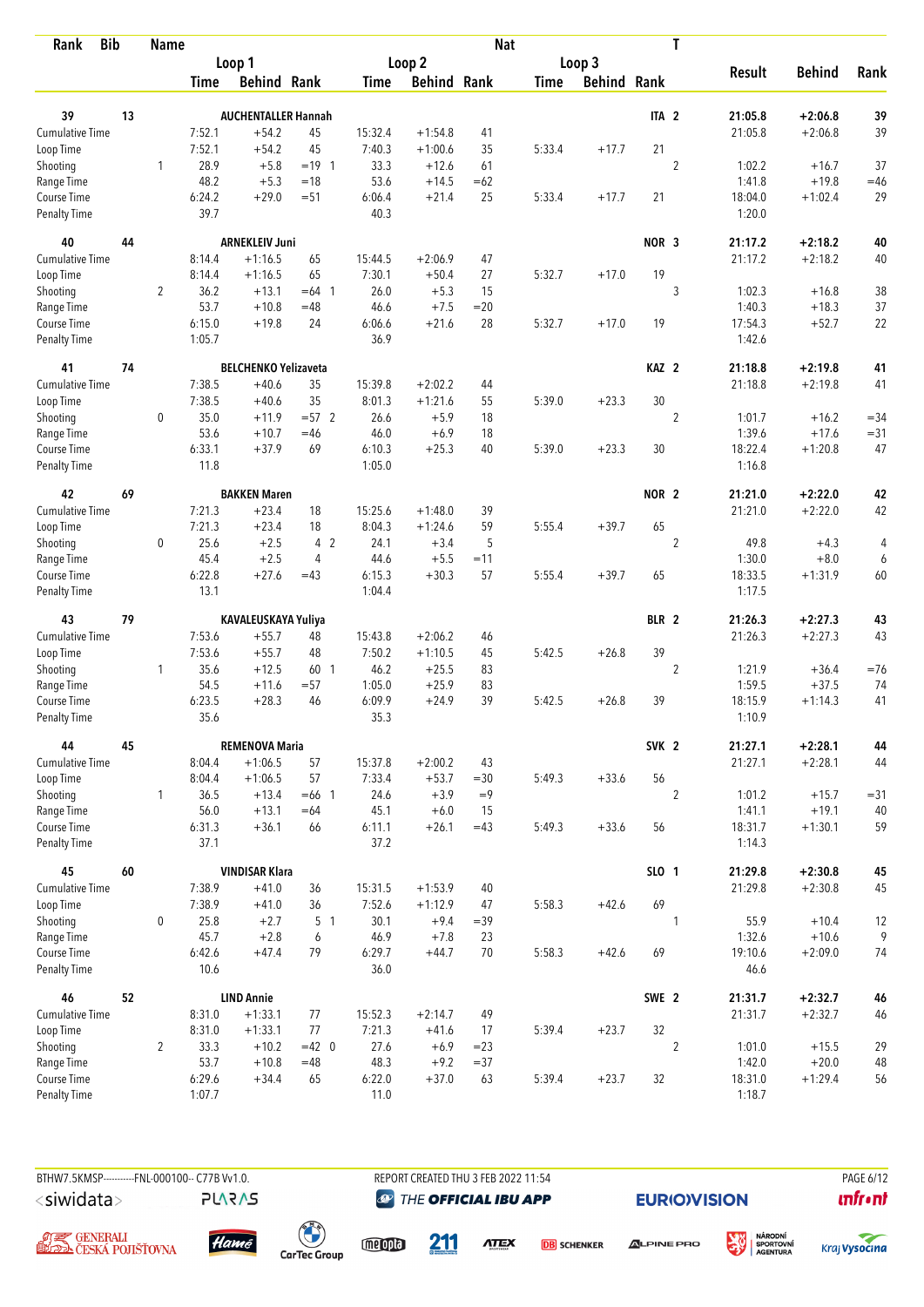| <b>Bib</b><br>Rank          |    | <b>Name</b>    |                  |                              |                |                   |                        | <b>Nat</b> |        |                    |                  | $\mathbf T$    |                   |                    |                |
|-----------------------------|----|----------------|------------------|------------------------------|----------------|-------------------|------------------------|------------|--------|--------------------|------------------|----------------|-------------------|--------------------|----------------|
|                             |    |                |                  | Loop 1                       |                |                   | Loop <sub>2</sub>      |            |        | Loop 3             |                  |                |                   |                    |                |
|                             |    |                | <b>Time</b>      | <b>Behind Rank</b>           |                | <b>Time</b>       | <b>Behind Rank</b>     |            | Time   | <b>Behind Rank</b> |                  |                | <b>Result</b>     | <b>Behind</b>      | Rank           |
| 47                          | 8  |                |                  | <b>CADURISCH Irene</b>       |                |                   |                        |            |        |                    | SUI <sub>2</sub> |                | 21:33.8           | $+2:34.8$          |                |
| <b>Cumulative Time</b>      |    |                | 7:46.2           | $+48.3$                      | 39             | 15:32.6           | $+1:55.0$              |            |        |                    |                  |                |                   |                    | 47<br>47       |
| Loop Time                   |    |                | 7:46.2           | $+48.3$                      | 39             | 7:46.4            | $+1:06.7$              | 42<br>42   | 6:01.2 | $+45.5$            | 74               |                | 21:33.8           | $+2:34.8$          |                |
| Shooting                    |    | 1              | 23.1             | 0.0                          | 1 <sub>1</sub> | 23.2              | $+2.5$                 | 4          |        |                    |                  | $\overline{2}$ | 46.3              | $+0.8$             | 3              |
| Range Time                  |    |                | 44.7             | $+1.8$                       | 3              | 42.2              | $+3.1$                 | 4          |        |                    |                  |                | 1:26.9            | $+4.9$             | $\sqrt{3}$     |
| Course Time                 |    |                | 6:24.2           | $+29.0$                      | $= 51$         | 6:26.3            | $+41.3$                | 68         | 6:01.2 | $+45.5$            | 74               |                | 18:51.7           | $+1:50.1$          | 69             |
| <b>Penalty Time</b>         |    |                | 37.3             |                              |                | 37.9              |                        |            |        |                    |                  |                | 1:15.2            |                    |                |
| 48                          | 24 |                |                  | <b>MORTON Darcie</b>         |                |                   |                        |            |        |                    | AUS <sub>2</sub> |                | 21:35.2           | $+2:36.2$          | 48             |
| <b>Cumulative Time</b>      |    |                | 7:25.4           | $+27.5$                      | 23             | 15:44.7           | $+2:07.1$              | 48         |        |                    |                  |                | 21:35.2           | $+2:36.2$          | 48             |
| Loop Time                   |    |                | 7:25.4           | $+27.5$                      | 23             | 8:19.3            | $+1:39.6$              | 65         | 5:50.5 | $+34.8$            | 59               |                |                   |                    |                |
| Shooting                    |    | 0              | 28.9             | $+5.8$                       | $= 19$ 2       | 32.4              | $+11.7$                | $=55$      |        |                    |                  | $\overline{c}$ | 1:01.4            | $+15.9$            | 33             |
| Range Time                  |    |                | 48.4             | $+5.5$                       | $=20$          | 52.3              | $+13.2$                | 56         |        |                    |                  |                | 1:40.7            | $+18.7$            | 39             |
| Course Time                 |    |                | 6:26.1           | $+30.9$                      | $= 59$         | 6:24.4            | $+39.4$                | 65         | 5:50.5 | $+34.8$            | 59               |                | 18:41.0           | $+1:39.4$          | 65             |
| <b>Penalty Time</b>         |    |                | 10.9             |                              |                | 1:02.6            |                        |            |        |                    |                  |                | 1:13.5            |                    |                |
| 49                          | 31 |                |                  | <b>FRUEHWIRT Juliane</b>     |                |                   |                        |            |        |                    | GER <sub>3</sub> |                | 21:40.9           | $+2:41.9$          | 49             |
| <b>Cumulative Time</b>      |    |                | 7:56.6           | $+58.7$                      | 52             | 16:10.1           | $+2:32.5$              | 59         |        |                    |                  |                | 21:40.9           | $+2:41.9$          | 49             |
| Loop Time                   |    |                | 7:56.6           | $+58.7$                      | 52             | 8:13.5            | $+1:33.8$              | 63         | 5:30.8 | $+15.1$            | 12               |                |                   |                    |                |
| Shooting                    |    | $\mathbf{1}$   | 37.1             | $+14.0$                      | $=68$ 2        | 36.1              | $+15.4$                | $=68$      |        |                    |                  | 3              | 1:13.3            | $+27.8$            | 71             |
| Range Time                  |    |                | 56.1             | $+13.2$                      | 66             | 54.8              | $+15.7$                | $=69$      |        |                    |                  |                | 1:50.9            | $+28.9$            | 69             |
| Course Time                 |    |                | 6:19.9           | $+24.7$                      | 36             | 6:12.7            | $+27.7$                | 46         | 5:30.8 | $+15.1$            | 12               |                | 18:03.4           | $+1:01.8$          | $= 27$         |
| <b>Penalty Time</b>         |    |                | 40.6             |                              |                | 1:06.0            |                        |            |        |                    |                  |                | 1:46.6            |                    |                |
| 50                          | 59 |                |                  | <b>VINKLARKOVA Tereza</b>    |                |                   |                        |            |        |                    | CZE 1            |                | 21:42.5           | $+2:43.5$          | 50             |
| Cumulative Time             |    |                | 8:12.6           | $+1:14.7$                    | 64             | 15:40.8           | $+2:03.2$              | 45         |        |                    |                  |                | 21:42.5           | $+2:43.5$          | 50             |
| Loop Time                   |    |                | 8:12.6           | $+1:14.7$                    | 64             | 7:28.2            | $+48.5$                | 25         | 6:01.7 | $+46.0$            | 75               |                |                   |                    |                |
| Shooting                    |    | $\mathbf{1}$   | 28.9             | $+5.8$                       | $=19$ 0        | 24.4              | $+3.7$                 | 7          |        |                    |                  | 1              | 53.3              | $+7.8$             | $\overline{7}$ |
| Range Time                  |    |                | 48.5             | $+5.6$                       | 23             | 41.4              | $+2.3$                 | 3          |        |                    |                  |                | 1:29.9            | $+7.9$             | 5              |
| Course Time                 |    |                | 6:45.3           | $+50.1$                      | 81             | 6:36.9            | $+51.9$                | 77         | 6:01.7 | $+46.0$            | 75               |                | 19:23.9           | $+2:22.3$          | $=78$          |
| <b>Penalty Time</b>         |    |                | 38.8             |                              |                | 9.9               |                        |            |        |                    |                  |                | 48.7              |                    |                |
| 51                          | 49 |                |                  | <b>IVANOVA Aliona</b>        |                |                   |                        |            |        |                    | MDA 3            |                | 21:43.7           | $+2:44.7$          | 51             |
| <b>Cumulative Time</b>      |    |                | 8:07.7           | $+1:09.8$                    | 60             | 15:55.1           | $+2:17.5$              | 50         |        |                    |                  |                | 21:43.7           | $+2:44.7$          | 51             |
| Loop Time                   |    |                | 8:07.7           | $+1:09.8$                    | 60             | 7:47.4            | $+1:07.7$              | 43         | 5:48.6 | $+32.9$            | $= 54$           |                |                   |                    |                |
| Shooting                    |    | $\overline{2}$ | 31.8             | $+8.7$                       | 34 1           | 30.9              | $+10.2$                | $=46$      |        |                    |                  | 3              | 1:02.7            | $+17.2$            | 41             |
| Range Time                  |    |                | 53.8             | $+10.9$                      | 50             | 50.2              | $+11.1$                | 49         |        |                    |                  |                | 1:44.0            | $+22.0$            | $= 51$         |
| Course Time                 |    |                | 6:07.3           | $+12.1$                      | 9              | 6:16.0            | $+31.0$                | 58         | 5:48.6 | $+32.9$            | $= 54$           |                | 18:11.9           | $+1:10.3$          | 38             |
| <b>Penalty Time</b>         |    |                | 1:06.6           |                              |                | 41.2              |                        |            |        |                    |                  |                | 1:47.8            |                    |                |
| 52                          | 18 |                |                  | <b>FEMSTEINEVIK Ragnhild</b> |                |                   |                        |            |        |                    | NOR 4            |                | 21:44.3           | $+2:45.3$          | 52             |
| Cumulative Time             |    |                | 8:03.7           | $+1:05.8$                    | 56             | 16:02.8           | $+2:25.2$              | 52         |        |                    |                  |                | 21:44.3           | $+2:45.3$          | 52             |
| Loop Time                   |    |                | 8:03.7           | $+1:05.8$                    | 56             | 7:59.1            | $+1:19.4$              | 53         | 5:41.5 | $+25.8$            | 37               |                |                   |                    |                |
| Shooting                    |    | $\overline{2}$ | 28.5             | $+5.4$                       | $142$          | 33.8              | $+13.1$                | 63         |        |                    |                  | 4              | 1:02.4            | $+16.9$            | 39             |
| Range Time                  |    |                | 46.8             | $+3.9$                       | $=11$          | 53.4              | $+14.3$                | 60         |        |                    |                  |                | 1:40.2            | $+18.2$            | $= 35$         |
| Course Time<br>Penalty Time |    |                | 6:12.8<br>1:04.1 | $+17.6$                      | 20             | 5:59.6<br>1:06.1  | $+14.6$                | 12         | 5:41.5 | $+25.8$            | 37               |                | 17:53.9<br>2:10.2 | $+52.3$            | 21             |
| 53                          | 66 |                |                  | <b>GERAGHTY-MOATS Tara</b>   |                |                   |                        |            |        |                    | USA 3            |                | 21:45.6           | $+2:46.6$          |                |
| Cumulative Time             |    |                |                  |                              |                |                   |                        | 51         |        |                    |                  |                |                   |                    | 53             |
| Loop Time                   |    |                | 7:30.4<br>7:30.4 | $+32.5$<br>$+32.5$           | 26<br>26       | 16:02.2<br>8:31.8 | $+2:24.6$<br>$+1:52.1$ | 70         | 5:43.4 | $+27.7$            | 40               |                | 21:45.6           | $+2:46.6$          | 53             |
|                             |    | $\mathbf 0$    | 35.9             | $+12.8$                      | $=62$ 3        |                   |                        | 70         |        |                    |                  |                |                   |                    |                |
| Shooting<br>Range Time      |    |                | 55.6             | $+12.7$                      | 61             | 36.3<br>54.7      | $+15.6$<br>$+15.6$     | 68         |        |                    |                  | 3              | 1:12.3<br>1:50.3  | $+26.8$<br>$+28.3$ | 70<br>67       |
| Course Time                 |    |                | 6:24.4           | $+29.2$                      | $= 54$         | 6:10.6            | $+25.6$                | 41         | 5:43.4 | $+27.7$            | 40               |                | 18:18.4           | $+1:16.8$          | 43             |
| Penalty Time                |    |                | 10.4             |                              |                | 1:26.5            |                        |            |        |                    |                  |                | 1:36.9            |                    |                |
| 54                          | 81 |                |                  | <b>MEINEN Susanna</b>        |                |                   |                        |            |        |                    | SUI 4            |                | 21:47.4           | $+2:48.4$          | 54             |
| Cumulative Time             |    |                | 8:08.0           | $+1:10.1$                    | 61             | 16:06.1           | $+2:28.5$              | 56         |        |                    |                  |                | 21:47.4           | $+2:48.4$          | 54             |
| Loop Time                   |    |                | 8:08.0           | $+1:10.1$                    | 61             | 7:58.1            | $+1:18.4$              | 52         | 5:41.3 | $+25.6$            | 36               |                |                   |                    |                |
| Shooting                    |    | 2              | 30.9             | $+7.8$                       | $= 28$ 2       | 29.5              | $+8.8$                 | 33         |        |                    |                  | $\overline{4}$ | 1:00.5            | $+15.0$            | $=26$          |
| Range Time                  |    |                | 49.0             | $+6.1$                       | 24             | 48.3              | $+9.2$                 | $=37$      |        |                    |                  |                | 1:37.3            | $+15.3$            | 25             |
| Course Time                 |    |                | 6:17.2           | $+22.0$                      | 31             | 6:06.9            | $+21.9$                | 30         | 5:41.3 | $+25.6$            | 36               |                | 18:05.4           | $+1:03.8$          | 32             |
| <b>Penalty Time</b>         |    |                | 1:01.8           |                              |                | 1:02.9            |                        |            |        |                    |                  |                | 2:04.7            |                    |                |

**PLARAS** 

BTHW7.5KMSP----------FNL-000100-- C77B Vv1.0. REPORT CREATED THU 3 FEB 2022 11:54 PAGE 7/12 **@ THE OFFICIAL IBU APP** 

**EURIO)VISION** 

溪

**unfront** 





meona 211

**ATEX DB** SCHENKER



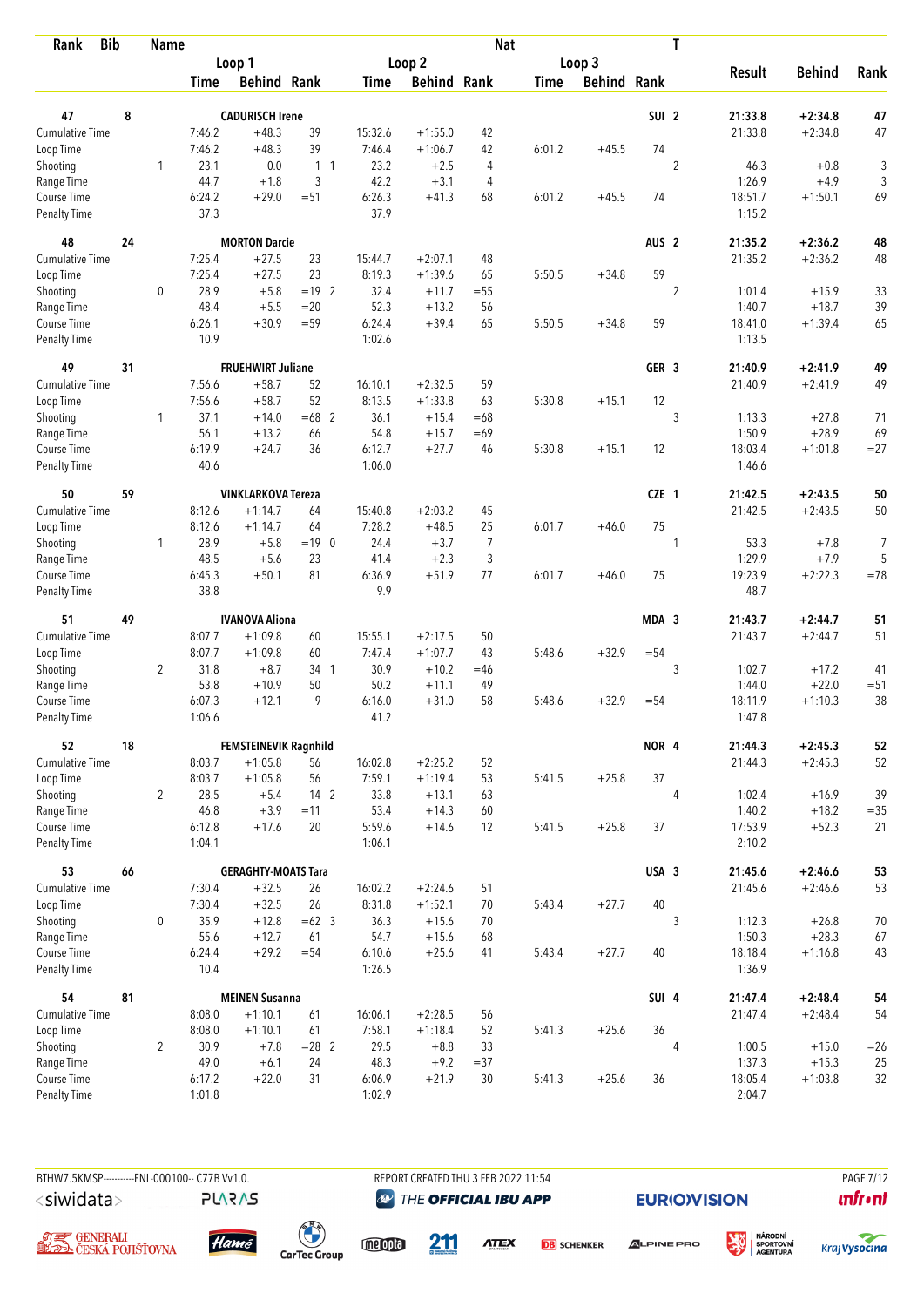| <b>Bib</b><br>Rank          |    | <b>Name</b>    |                |                         |                         |                  |                    | <b>Nat</b> |             |                    |                  | T              |                   |               |                |
|-----------------------------|----|----------------|----------------|-------------------------|-------------------------|------------------|--------------------|------------|-------------|--------------------|------------------|----------------|-------------------|---------------|----------------|
|                             |    |                |                | Loop 1                  |                         |                  | Loop <sub>2</sub>  |            |             | Loop 3             |                  |                |                   |               |                |
|                             |    |                | <b>Time</b>    | <b>Behind Rank</b>      |                         | Time             | <b>Behind Rank</b> |            | <b>Time</b> | <b>Behind Rank</b> |                  |                | <b>Result</b>     | <b>Behind</b> | Rank           |
| 55                          | 30 |                |                | <b>KLIMINA Darya</b>    |                         |                  |                    |            |             |                    | KAZ 4            |                | 21:48.2           | $+2:49.2$     | 55             |
| Cumulative Time             |    |                | 8:17.9         | $+1:20.0$               | 66                      | 16:11.9          | $+2:34.3$          | 60         |             |                    |                  |                | 21:48.2           | $+2:49.2$     | 55             |
|                             |    |                | 8:17.9         | $+1:20.0$               | 66                      | 7:54.0           | $+1:14.3$          | 48         | 5:36.3      | $+20.6$            | 26               |                |                   |               |                |
| Loop Time<br>Shooting       |    | $\overline{2}$ | 38.6           | $+15.5$                 | 712                     | 27.6             | $+6.9$             | $=23$      |             |                    |                  | 4              | 1:06.2            | $+20.7$       | 56             |
| Range Time                  |    |                | 59.3           | $+16.4$                 | 73                      | 47.9             | $+8.8$             | 32         |             |                    |                  |                | 1:47.2            | $+25.2$       | $=61$          |
| Course Time                 |    |                | 6:16.9         | $+21.7$                 | 30                      | 6:05.1           | $+20.1$            | 23         | 5:36.3      | $+20.6$            | 26               |                | 17:58.3           | $+56.7$       | 26             |
| <b>Penalty Time</b>         |    |                | 1:01.7         |                         |                         | 1:01.0           |                    |            |             |                    |                  |                | 2:02.7            |               |                |
| 56                          | 68 |                |                | <b>LANGEL Coralie</b>   |                         |                  |                    |            |             |                    | FRA 3            |                | 21:48.9           | $+2:49.9$     | 56             |
| <b>Cumulative Time</b>      |    |                | 8:28.0         | $+1:30.1$               | 75                      | 16:13.9          | $+2:36.3$          | 61         |             |                    |                  |                | 21:48.9           | $+2:49.9$     | 56             |
| Loop Time                   |    |                | 8:28.0         | $+1:30.1$               | 75                      | 7:45.9           | $+1:06.2$          | 41         | 5:35.0      | $+19.3$            | 24               |                |                   |               |                |
| Shooting                    |    | $\overline{2}$ | 39.4           | $+16.3$                 | 73 1                    | 32.0             | $+11.3$            | 52         |             |                    |                  | 3              | 1:11.4            | $+25.9$       | 68             |
| Range Time                  |    |                | 59.5           | $+16.6$                 | 74                      | 53.5             | $+14.4$            | 61         |             |                    |                  |                | 1:53.0            | $+31.0$       | 71             |
| Course Time                 |    |                | 6:21.2         | $+26.0$                 | 39                      | 6:13.5           | $+28.5$            | 48         | 5:35.0      | $+19.3$            | 24               |                | 18:09.7           | $+1:08.1$     | 36             |
| <b>Penalty Time</b>         |    |                | 1:07.3         |                         |                         | 38.9             |                    |            |             |                    |                  |                | 1:46.2            |               |                |
| 57                          | 43 |                |                | <b>REPINC Lena</b>      |                         |                  |                    |            |             |                    | $SLO$ 3          |                | 21:49.9           | $+2:50.9$     | 57             |
| Cumulative Time             |    |                | 8:00.4         | $+1:02.5$               | 54                      | 16:05.8          | $+2:28.2$          | 55         |             |                    |                  |                | 21:49.9           | $+2:50.9$     | 57             |
| Loop Time                   |    |                | 8:00.4         | $+1:02.5$               | 54                      | 8:05.4           | $+1:25.7$          | 61         | 5:44.1      | $+28.4$            | 42               |                |                   |               |                |
| Shooting                    |    | $\mathbf{1}$   | 33.9           | $+10.8$                 | $=48$ 2                 | 30.9             | $+10.2$            | $=46$      |             |                    |                  | 3              | 1:04.8            | $+19.3$       | $=52$          |
| Range Time                  |    |                | 56.0           | $+13.1$                 | $=64$                   | 48.0             | $+8.9$             | $= 33$     |             |                    |                  |                | 1:44.0            | $+22.0$       | $= 51$         |
| Course Time                 |    |                | 6:27.3         | $+32.1$                 | 61                      | 6:14.4           | $+29.4$            | 52         | 5:44.1      | $+28.4$            | 42               |                | 18:25.8           | $+1:24.2$     | $=51$          |
| <b>Penalty Time</b>         |    |                | 37.1           |                         |                         | 1:03.0           |                    |            |             |                    |                  |                | 1:40.1            |               |                |
| 58                          | 40 |                |                | <b>GROSSMAN Hallie</b>  |                         |                  |                    |            |             |                    | USA 3            |                | 21:52.5           | $+2:53.5$     | 58             |
| Cumulative Time             |    |                | 7:38.2         | $+40.3$                 | 34                      | 16:14.4          | $+2:36.8$          | 62         |             |                    |                  |                | 21:52.5           | $+2:53.5$     | 58             |
| Loop Time                   |    |                | 7:38.2         | $+40.3$                 | 34                      | 8:36.2           | $+1:56.5$          | 73         | 5:38.1      | $+22.4$            | 29               |                |                   |               |                |
| Shooting                    |    | 0              | 42.6           | $+19.5$                 | 77.3                    | 39.2             | $+18.5$            | $=78$      |             |                    |                  | 3              | 1:21.9            | $+36.4$       | $= 76$         |
| Range Time                  |    |                | 1:03.7         | $+20.8$                 | 76                      | 59.2             | $+20.1$            | 79         |             |                    |                  |                | 2:02.9            | $+40.9$       | 78             |
| Course Time                 |    |                | 6:23.8         | $+28.6$                 | 48                      | 6:09.7           | $+24.7$            | $= 37$     | 5:38.1      | $+22.4$            | 29               |                | 18:11.6           | $+1:10.0$     | 37             |
| <b>Penalty Time</b>         |    |                | 10.7           |                         |                         | 1:27.3           |                    |            |             |                    |                  |                | 1:38.0            |               |                |
| 59                          | 70 |                |                | <b>SABITAVA Adelina</b> |                         |                  |                    |            |             |                    | BLR 2            |                | 21:52.9           | $+2:53.9$     | 59             |
| <b>Cumulative Time</b>      |    |                | 7:52.6         | $+54.7$                 | 46                      | 16:06.8          | $+2:29.2$          | 57         |             |                    |                  |                | 21:52.9           | $+2:53.9$     | 59             |
| Loop Time                   |    |                | 7:52.6         | $+54.7$                 | 46                      | 8:14.2           | $+1:34.5$          | 64         | 5:46.1      | $+30.4$            | 50               |                |                   |               |                |
| Shooting                    |    | 0              | 51.0           | $+27.9$                 | 84 2                    | 49.1             | $+28.4$            | 84         |             |                    |                  | $\overline{2}$ | 1:40.1            | $+54.6$       | 84             |
| Range Time                  |    |                | 1:09.7         | $+26.8$                 | 83                      | 1:06.9           | $+27.8$            | 84         |             |                    |                  |                | 2:16.6            | $+54.6$       | 84             |
| Course Time                 |    |                | 6:33.2         | $+38.0$                 | 70                      | 6:06.5           | $+21.5$            | $=26$      | 5:46.1      | $+30.4$            | 50               |                | 18:25.8           | $+1:24.2$     | $=51$          |
| <b>Penalty Time</b>         |    |                | 9.7            |                         |                         | 1:00.8           |                    |            |             |                    |                  |                | 1:10.5            |               |                |
| 60                          | 76 |                |                | <b>MEIER Lea</b>        |                         |                  |                    |            |             |                    | SUI <sub>3</sub> |                | 21:54.5           | $+2:55.5$     | 60             |
| <b>Cumulative Time</b>      |    |                | 7:37.4         | $+39.5$                 | 32                      | 16:04.7          | $+2:27.1$          | 54         |             |                    |                  |                | 21:54.5           | $+2:55.5$     | 60             |
| Loop Time                   |    |                | 7:37.4         | $+39.5$                 | 32                      | 8:27.3           | $+1:47.6$          | 68         | 5:49.8      | $+34.1$            | 57               |                |                   |               |                |
| Shooting                    |    | $\mathbf{1}$   | 28.2           | $+5.1$                  | $=12$ 2                 | 24.3             | $+3.6$             | 6          |             |                    |                  | 3              | 52.5              | $+7.0$        | $=$ 5          |
| Range Time                  |    |                | 46.0           | $+3.1$                  | $\overline{7}$          | 42.7             | $+3.6$             | 6          |             |                    |                  |                | 1:28.7            | $+6.7$        | $\overline{4}$ |
| Course Time<br>Penalty Time |    |                | 6:14.3<br>37.1 | $+19.1$                 | 22                      | 6:11.5<br>1:33.1 | $+26.5$            | 45         | 5:49.8      | $+34.1$            | 57               |                | 18:15.6<br>2:10.2 | $+1:14.0$     | 40             |
| 61                          | 85 |                |                |                         | KONDRATYEVA Anastassiya |                  |                    |            |             |                    | KAZ <sub>2</sub> |                | 22:00.6           | $+3:01.6$     | $61\,$         |
| Cumulative Time             |    |                | 7:40.3         | $+42.4$                 | 37                      | 16:03.6          | $+2:26.0$          | 53         |             |                    |                  |                | 22:00.6           | $+3:01.6$     | 61             |
| Loop Time                   |    |                | 7:40.3         | $+42.4$                 | 37                      | 8:23.3           | $+1:43.6$          | 67         | 5:57.0      | $+41.3$            | 67               |                |                   |               |                |
| Shooting                    |    | 0              | 45.1           | $+22.0$                 | 79 2                    | 39.6             | $+18.9$            | 80         |             |                    |                  | $\overline{2}$ | 1:24.7            | $+39.2$       | 83             |
| Range Time                  |    |                | 1:05.3         | $+22.4$                 | 79                      | 1:00.1           | $+21.0$            | 80         |             |                    |                  |                | 2:05.4            | $+43.4$       | 82             |
| Course Time                 |    |                | 6:24.2         | $+29.0$                 | $= 51$                  | 6:18.8           | $+33.8$            | 60         | 5:57.0      | $+41.3$            | 67               |                | 18:40.0           | $+1:38.4$     | 64             |
| Penalty Time                |    |                | 10.8           |                         |                         | 1:04.4           |                    |            |             |                    |                  |                | 1:15.2            |               |                |
| 62                          | 33 |                |                | <b>FAUNER Eleonora</b>  |                         |                  |                    |            |             |                    | ITA 3            |                | 22:01.3           | $+3:02.3$     | 62             |
| <b>Cumulative Time</b>      |    |                | 8:23.7         | $+1:25.8$               | 71                      | 16:08.1          | $+2:30.5$          | 58         |             |                    |                  |                | 22:01.3           | $+3:02.3$     | 62             |
| Loop Time                   |    |                | 8:23.7         | $+1:25.8$               | 71                      | 7:44.4           | $+1:04.7$          | 40         | 5:53.2      | $+37.5$            | 63               |                |                   |               |                |
| Shooting                    |    | $\overline{2}$ | 36.2           | $+13.1$                 | $=64$ 1                 | 32.1             | $+11.4$            | 53         |             |                    |                  | 3              | 1:08.3            | $+22.8$       | 60             |
| Range Time                  |    |                | 54.0           | $+11.1$                 | $= 52$                  | 52.5             | $+13.4$            | 57         |             |                    |                  |                | 1:46.5            | $+24.5$       | 59             |
| Course Time                 |    |                | 6:23.1         | $+27.9$                 | 45                      | 6:14.8           | $+29.8$            | $= 54$     | 5:53.2      | $+37.5$            | 63               |                | 18:31.1           | $+1:29.5$     | 57             |
| Penalty Time                |    |                | 1:06.6         |                         |                         | 37.1             |                    |            |             |                    |                  |                | 1:43.7            |               |                |

**PLARAS** 

BTHW7.5KMSP----------FNL-000100-- C77B Vv1.0. REPORT CREATED THU 3 FEB 2022 11:54 PAGE 8/12 **@ THE OFFICIAL IBU APP** 

**EURIO)VISION** 

 $\mathbf{u}$ front





 $\begin{pmatrix} 1 \\ 1 \end{pmatrix}$ <br>CarTec Group

meona 211

**ATEX** 

**DB** SCHENKER **ALPINE PRO** 



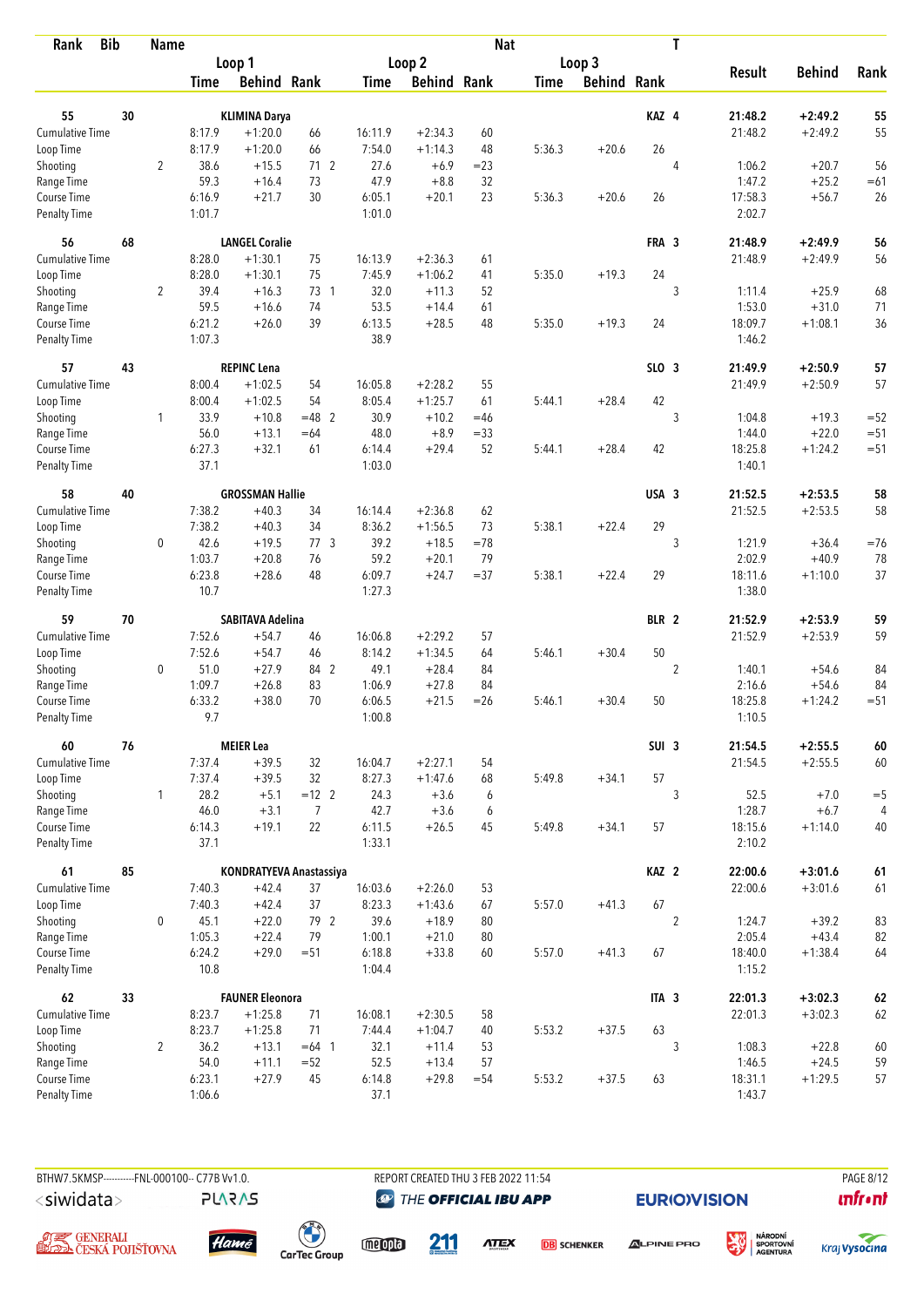| <b>Bib</b><br>Rank                 |    | <b>Name</b>    |                  |                        |                 |                  |                    | <b>Nat</b> |        |                    |                  | T              |                   |               |        |
|------------------------------------|----|----------------|------------------|------------------------|-----------------|------------------|--------------------|------------|--------|--------------------|------------------|----------------|-------------------|---------------|--------|
|                                    |    |                |                  | Loop 1                 |                 |                  | Loop <sub>2</sub>  |            |        | Loop 3             |                  |                |                   |               |        |
|                                    |    |                | Time             | <b>Behind Rank</b>     |                 | <b>Time</b>      | <b>Behind Rank</b> |            | Time   | <b>Behind Rank</b> |                  |                | <b>Result</b>     | <b>Behind</b> | Rank   |
| 63                                 | 88 |                |                  | <b>ZORC Kaja</b>       |                 |                  |                    |            |        |                    | SLO 4            |                | 22:06.1           | $+3:07.1$     | 63     |
| <b>Cumulative Time</b>             |    |                | 8:24.7           | $+1:26.8$              | $= 72$          | 16:28.9          | $+2:51.3$          | 66         |        |                    |                  |                | 22:06.1           | $+3:07.1$     | 63     |
| Loop Time                          |    |                | 8:24.7           | $+1:26.8$              | $=72$           | 8:04.2           | $+1:24.5$          | 58         | 5:37.2 | $+21.5$            | 28               |                |                   |               |        |
| Shooting                           |    | $\overline{2}$ | 28.8             | $+5.7$                 | $=16$ 2         | 27.5             | $+6.8$             | $= 21$     |        |                    |                  | $\overline{4}$ | 56.4              | $+10.9$       | 14     |
| Range Time                         |    |                | 49.1             | $+6.2$                 | $=25$           | 47.1             | $+8.0$             | 25         |        |                    |                  |                | 1:36.2            | $+14.2$       | $=19$  |
| Course Time                        |    |                | 6:32.1           | $+36.9$                | 68              | 6:13.9           | $+28.9$            | 51         | 5:37.2 | $+21.5$            | 28               |                | 18:23.2           | $+1:21.6$     | 49     |
| <b>Penalty Time</b>                |    |                | 1:03.5           |                        |                 | 1:03.2           |                    |            |        |                    |                  |                | 2:06.7            |               |        |
| 64                                 | 72 |                |                  | REMENOVA Zuzana        |                 |                  |                    |            |        |                    | SVK 4            |                | 22:08.1           | $+3:09.1$     | 64     |
| Cumulative Time                    |    |                | 8:18.9           | $+1:21.0$              | 68              | 16:22.5          | $+2:44.9$          | 65         |        |                    |                  |                | 22:08.1           | $+3:09.1$     | 64     |
| Loop Time                          |    |                | 8:18.9           | $+1:21.0$              | 68              | 8:03.6           | $+1:23.9$          | 57         | 5:45.6 | $+29.9$            | 48               |                |                   |               |        |
| Shooting                           |    | $\overline{2}$ | 34.1             | $+11.0$                | $= 512$         | 24.5             | $+3.8$             | 8          |        |                    |                  | 4              | 58.7              | $+13.2$       | $= 21$ |
| Range Time                         |    |                | 54.0             | $+11.1$                | $=52$           | 44.6             | $+5.5$             | $=11$      |        |                    |                  |                | 1:38.6            | $+16.6$       | 29     |
| Course Time                        |    |                | 6:21.0           | $+25.8$                | 38              | 6:14.8           | $+29.8$            | $= 54$     | 5:45.6 | $+29.9$            | 48               |                | 18:21.4           | $+1:19.8$     | 45     |
| <b>Penalty Time</b>                |    |                | 1:03.9           |                        |                 | 1:04.2           |                    |            |        |                    |                  |                | 2:08.1            |               |        |
| 65                                 | 1  |                |                  | KOCERGINA Natalja      |                 |                  |                    |            |        |                    | LTU <sub>4</sub> |                | 22:10.5           | $+3:11.5$     | 65     |
| Cumulative Time                    |    |                | 8:20.6           | $+1:22.7$              | 69              | 16:29.5          | $+2:51.9$          | 67         |        |                    |                  |                | 22:10.5           | $+3:11.5$     | 65     |
| Loop Time                          |    |                | 8:20.6           | $+1:22.7$              | 69              | 8:08.9           | $+1:29.2$          | 62         | 5:41.0 | $+25.3$            | $= 34$           |                |                   |               |        |
| Shooting                           |    | $\overline{2}$ | 34.7             | $+11.6$                | 54 2            | 32.8             | $+12.1$            | 59         |        |                    |                  | 4              | 1:07.6            | $+22.1$       | 57     |
| Range Time                         |    |                | 54.6<br>6:22.2   | $+11.7$                | 59              | 51.1             | $+12.0$            | 54<br>50   |        | $+25.3$            |                  |                | 1:45.7<br>18:17.0 | $+23.7$       | $= 54$ |
| Course Time<br><b>Penalty Time</b> |    |                | 1:03.8           | $+27.0$                | 41              | 6:13.8<br>1:04.0 | $+28.8$            |            | 5:41.0 |                    | $=34$            |                | 2:07.8            | $+1:15.4$     | 42     |
| 66                                 | 67 |                |                  | <b>ZINGERLE Linda</b>  |                 |                  |                    |            |        |                    | ITA 4            |                | 22:11.9           | $+3:12.9$     | 66     |
| Cumulative Time                    |    |                | 8:21.8           | $+1:23.9$              | 70              | 16:17.8          | $+2:40.2$          | 64         |        |                    |                  |                | 22:11.9           | $+3:12.9$     | 66     |
| Loop Time                          |    |                | 8:21.8           | $+1:23.9$              | 70              | 7:56.0           | $+1:16.3$          | 49         | 5:54.1 | $+38.4$            | 64               |                |                   |               |        |
| Shooting                           |    | $\overline{2}$ | 31.4             | $+8.3$                 | 33 2            | 25.4             | $+4.7$             | $=12$      |        |                    |                  | 4              | 56.8              | $+11.3$       | 15     |
| Range Time                         |    |                | 50.5             | $+7.6$                 | $=29$           | 44.9             | $+5.8$             | 13         |        |                    |                  |                | 1:35.4            | $+13.4$       | 16     |
| Course Time                        |    |                | 6:28.4           | $+33.2$                | 63              | 6:07.2           | $+22.2$            | 31         | 5:54.1 | $+38.4$            | 64               |                | 18:29.7           | $+1:28.1$     | 55     |
| <b>Penalty Time</b>                |    |                | 1:02.9           |                        |                 | 1:03.9           |                    |            |        |                    |                  |                | 2:06.8            |               |        |
| 67                                 | 36 |                |                  | <b>KOZICA Anika</b>    |                 |                  |                    |            |        |                    | CRO <sub>3</sub> |                | 22:16.5           | $+3:17.5$     | 67     |
| <b>Cumulative Time</b>             |    |                | 7:55.1           | $+57.2$                | 50              | 16:16.8          | $+2:39.2$          | 63         |        |                    |                  |                | 22:16.5           | $+3:17.5$     | 67     |
| Loop Time                          |    |                | 7:55.1           | $+57.2$                | 50              | 8:21.7           | $+1:42.0$          | 66         | 5:59.7 | $+44.0$            | 73               |                |                   |               |        |
| Shooting                           |    | 1              | 28.6             | $+5.5$                 | 15 <sub>2</sub> | 26.8             | $+6.1$             | 19         |        |                    |                  | 3              | 55.4              | $+9.9$        | 11     |
| Range Time                         |    |                | 49.7             | $+6.8$                 | 27              | 48.7             | $+9.6$             | $=43$      |        |                    |                  |                | 1:38.4            | $+16.4$       | 28     |
| Course Time                        |    |                | 6:25.9           | $+30.7$                | 58              | 6:24.9           | $+39.9$            | 66         | 5:59.7 | $+44.0$            | 73               |                | 18:50.5           | $+1:48.9$     | 68     |
| <b>Penalty Time</b>                |    |                | 39.5             |                        |                 | 1:08.1           |                    |            |        |                    |                  |                | 1:47.6            |               |        |
| 68                                 | 25 |                |                  | <b>NILSSON Emma</b>    |                 |                  |                    |            |        |                    | SWE 4            |                | 22:34.6           | $+3:35.6$     | 68     |
| Cumulative Time                    |    |                | 9:02.8           | $+2:04.9$              | 80              | 16:46.0          | $+3:08.4$          | 69         |        |                    |                  |                | 22:34.6           | $+3:35.6$     | 68     |
| Loop Time                          |    |                | 9:02.8           | $+2:04.9$              | 80              | 7:43.2           | $+1:03.5$          | 38         | 5:48.6 | $+32.9$            | $= 54$           |                |                   |               |        |
| Shooting                           |    | 3              | 50.4             | $+27.3$                | 83 1            | 33.7             | $+13.0$            | 62         |        |                    |                  | 4              | 1:24.2            | $+38.7$       | 82     |
| Range Time                         |    |                | 1:10.4           | $+27.5$                | 84              | 50.7             | $+11.6$            | 50         |        |                    |                  |                | 2:01.1            | $+39.1$       | $=75$  |
| Course Time<br>Penalty Time        |    |                | 6:20.8<br>1:31.6 | $+25.6$                | 37              | 6:15.1<br>37.4   | $+30.1$            | 56         | 5:48.6 | $+32.9$            | $= 54$           |                | 18:24.5<br>2:09.0 | $+1:22.9$     | 50     |
| 69                                 | 54 |                |                  | <b>KUUTTINEN Heidi</b> |                 |                  |                    |            |        |                    | FIN <sub>3</sub> |                | 22:45.5           | $+3:46.5$     | 69     |
| Cumulative Time                    |    |                | 8:11.6           | $+1:13.7$              | 63              | 16:46.2          | $+3:08.6$          | 71         |        |                    |                  |                | 22:45.5           | $+3:46.5$     | 69     |
| Loop Time                          |    |                | 8:11.6           | $+1:13.7$              | 63              | 8:34.6           | $+1:54.9$          | 72         | 5:59.3 | $+43.6$            | $72\,$           |                |                   |               |        |
| Shooting                           |    | $\mathbf{1}$   | 38.1             | $+15.0$                | 70 2            | 38.5             | $+17.8$            | 77         |        |                    |                  | 3              | 1:16.6            | $+31.1$       | 73     |
| Range Time                         |    |                | 57.5             | $+14.6$                | 69              | 57.9             | $+18.8$            | 75         |        |                    |                  |                | 1:55.4            | $+33.4$       | 73     |
| Course Time                        |    |                | 6:35.3           | $+40.1$                | 74              | 6:31.9           | $+46.9$            | 72         | 5:59.3 | $+43.6$            | 72               |                | 19:06.5           | $+2:04.9$     | 71     |
| Penalty Time                       |    |                | 38.8             |                        |                 | 1:04.8           |                    |            |        |                    |                  |                | 1:43.6            |               |        |
| 70                                 | 16 |                |                  | <b>FUKUDA Hikaru</b>   |                 |                  |                    |            |        |                    | JPN 3            |                | 22:46.0           | $+3:47.0$     | 70     |
| Cumulative Time                    |    |                | 7:56.5           | $+58.6$                | 51              | 16:33.3          | $+2:55.7$          | 68         |        |                    |                  |                | 22:46.0           | $+3:47.0$     | 70     |
| Loop Time                          |    |                | 7:56.5           | $+58.6$                | 51              | 8:36.8           | $+1:57.1$          | 74         | 6:12.7 | $+57.0$            | 80               |                |                   |               |        |
| Shooting                           |    | $\mathbf{1}$   | 33.9             | $+10.8$                | $=48$ 2         | 35.2             | $+14.5$            | 66         |        |                    |                  | 3              | 1:09.1            | $+23.6$       | 62     |
| Range Time                         |    |                | 54.5             | $+11.6$                | $= 57$          | 56.6             | $+17.5$            | $= 71$     |        |                    |                  |                | 1:51.1            | $+29.1$       | $70\,$ |
| Course Time                        |    |                | 6:22.1           | $+26.9$                | 40              | 6:31.5           | $+46.5$            | 71         | 6:12.7 | $+57.0$            | 80               |                | 19:06.3           | $+2:04.7$     | 70     |
| Penalty Time                       |    |                | 39.9             |                        |                 | 1:08.7           |                    |            |        |                    |                  |                | 1:48.6            |               |        |

BTHW7.5KMSP----------FNL-000100-- C77B Vv1.0. <siwidata>

**PLARAS** 

REPORT CREATED THU 3 FEB 2022 11:54 **@ THE OFFICIAL IBU APP** 

**EURIO)VISION** 

溪

**PAGE 9/12 unfront** 





 $\begin{pmatrix} 1 \\ 1 \end{pmatrix}$ <br>CarTec Group meona

211

**ATEX DB** SCHENKER



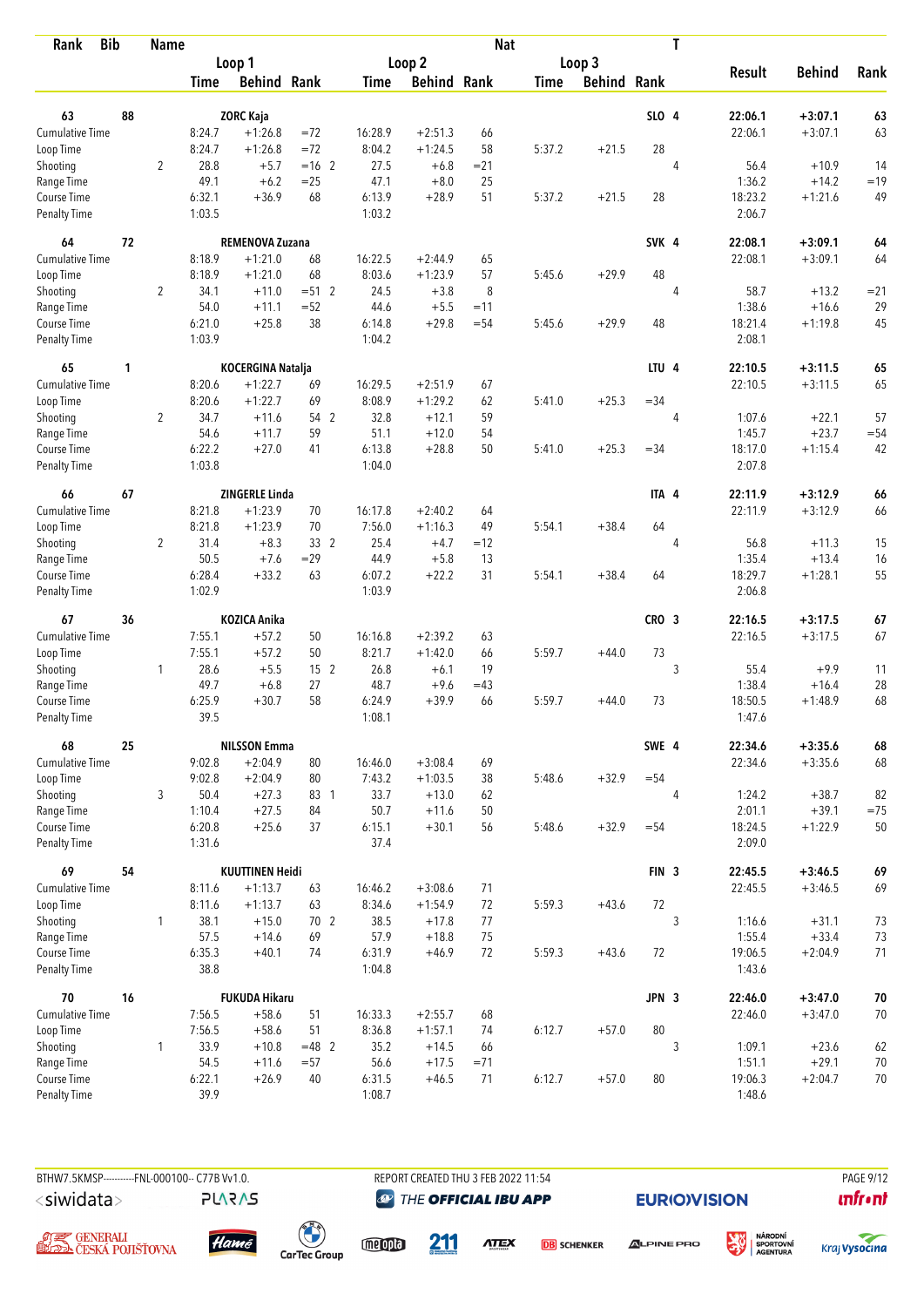| <b>Bib</b><br>Rank                 |    | <b>Name</b>    |                |                                  |         |                  |                    | <b>Nat</b> |             |                    |                  | T |                    |                        |                  |
|------------------------------------|----|----------------|----------------|----------------------------------|---------|------------------|--------------------|------------|-------------|--------------------|------------------|---|--------------------|------------------------|------------------|
|                                    |    |                |                | Loop 1                           |         |                  | Loop 2             |            |             | Loop 3             |                  |   |                    |                        |                  |
|                                    |    |                | Time           | <b>Behind Rank</b>               |         | Time             | <b>Behind Rank</b> |            | <b>Time</b> | <b>Behind Rank</b> |                  |   | <b>Result</b>      | <b>Behind</b>          | Rank             |
| 71                                 | 46 |                |                | <b>GWIZDON Magdalena</b>         |         |                  |                    |            |             |                    | POL 5            |   | 22:47.5            | $+3:48.5$              | 71               |
| <b>Cumulative Time</b>             |    |                | 8:26.1         | $+1:28.2$                        | 74      | 17:03.9          | $+3:26.3$          | 74         |             |                    |                  |   | 22:47.5            | $+3:48.5$              | 71               |
| Loop Time                          |    |                | 8:26.1         | $+1:28.2$                        | 74      | 8:37.8           | $+1:58.1$          | 76         | 5:43.6      | $+27.9$            | 41               |   |                    |                        |                  |
| Shooting                           |    | $\overline{2}$ | 45.7           | $+22.6$                          | 80 3    | 37.7             | $+17.0$            | 74         |             |                    |                  | 5 | 1:23.5             | $+38.0$                | 80               |
| Range Time                         |    |                | 1:06.9         | $+24.0$                          | 81      | 56.6             | $+17.5$            | $=71$      |             |                    |                  |   | 2:03.5             | $+41.5$                | $=79$            |
| Course Time                        |    |                | 6:16.0         | $+20.8$                          | 28      | 6:08.7           | $+23.7$            | 35         | 5:43.6      | $+27.9$            | 41               |   | 18:08.3            | $+1:06.7$              | 35               |
| <b>Penalty Time</b>                |    |                | 1:03.2         |                                  |         | 1:32.5           |                    |            |             |                    |                  |   | 2:35.7             |                        |                  |
| 72                                 | 58 |                |                | <b>COLEBOURN Jillian Wei-Lin</b> |         |                  |                    |            |             |                    | AUS <sub>3</sub> |   | 22:49.0            | $+3:50.0$              | 72               |
| Cumulative Time                    |    |                | 8:08.9         | $+1:11.0$                        | 62      | 16:46.1          | $+3:08.5$          | 70         |             |                    |                  |   | 22:49.0            | $+3:50.0$              | 72               |
| Loop Time                          |    |                | 8:08.9         | $+1:11.0$                        | 62      | 8:37.2           | $+1:57.5$          | 75         | 6:02.9      | $+47.2$            | 77               |   |                    |                        |                  |
| Shooting                           |    | $\mathbf{1}$   | 32.8           | $+9.7$                           | 39 2    | 36.4             | $+15.7$            | 71         |             |                    |                  | 3 | 1:09.3             | $+23.8$                | $=63$            |
| Range Time                         |    |                | 53.9           | $+11.0$                          | 51      | 56.6             | $+17.5$            | $= 71$     |             |                    |                  |   | 1:50.5             | $+28.5$                | 68               |
| Course Time                        |    |                | 6:34.5         | $+39.3$                          | 73      | 6:32.4           | $+47.4$            | 73         | 6:02.9      | $+47.2$            | 77               |   | 19:09.8            | $+2:08.2$              | 73               |
| Penalty Time                       |    |                | 40.5           |                                  |         | 1:08.2           |                    |            |             |                    |                  |   | 1:48.7             |                        |                  |
| 73                                 | 21 |                |                | <b>AKHATOVA Lyudmila</b>         |         |                  |                    |            |             |                    | KAZ 4            |   | 23:00.0            | $+4:01.0$              | 73               |
| <b>Cumulative Time</b>             |    |                | 9:06.5         | $+2:08.6$                        | 81      | 17:11.7          | $+3:34.1$          | 77         |             |                    |                  |   | 23:00.0            | $+4:01.0$              | 73               |
| Loop Time                          |    |                | 9:06.5         | $+2:08.6$                        | 81      | 8:05.2           | $+1:25.5$          | 60         | 5:48.3      | $+32.6$            | 52               |   |                    |                        |                  |
| Shooting                           |    | 3              | 46.2           | $+23.1$                          | 81 1    | 37.4             | $+16.7$            | $= 72$     |             |                    |                  | 4 | 1:23.6             | $+38.1$                | 81               |
| Range Time                         |    |                | 1:06.8         | $+23.9$                          | 80      | 58.1             | $+19.0$            | 76         |             |                    |                  |   | 2:04.9             | $+42.9$                | 81               |
| Course Time                        |    |                | 6:23.6         | $+28.4$                          | 47      | 6:27.9           | $+42.9$            | 69         | 5:48.3      | $+32.6$            | 52               |   | 18:39.8            | $+1:38.2$              | 63               |
| <b>Penalty Time</b>                |    |                | 1:36.1         |                                  |         | 39.2             |                    |            |             |                    |                  |   | 2:15.3             |                        |                  |
| 74                                 | 42 |                |                | <b>GAIM Grete</b>                |         |                  |                    |            |             |                    | EST <sub>4</sub> |   | 23:02.7            | $+4:03.7$              | 74               |
| <b>Cumulative Time</b>             |    |                | 9:08.0         | $+2:10.1$                        | 82      | 17:05.1          | $+3:27.5$          | 75         |             |                    |                  |   | 23:02.7            | $+4:03.7$              | 74               |
| Loop Time                          |    |                | 9:08.0         | $+2:10.1$                        | 82      | 7:57.1           | $+1:17.4$          | 51         | 5:57.6      | $+41.9$            | 68               |   |                    |                        |                  |
| Shooting                           |    | 3              | 33.3           | $+10.2$                          | $=42$ 1 | 24.6             | $+3.9$             | $=9$       |             |                    |                  | 4 | 57.9               | $+12.4$                | 18               |
| Range Time                         |    |                | 54.1           | $+11.2$                          | 55      | 43.9             | $+4.8$             | 9          |             |                    |                  |   | 1:38.0             | $+16.0$                | 26               |
| Course Time                        |    |                | 6:36.4         | $+41.2$                          | $=75$   | 6:33.6           | $+48.6$            | 75         | 5:57.6      | $+41.9$            | 68               |   | 19:07.6            | $+2:06.0$              | 72               |
| <b>Penalty Time</b>                |    |                | 1:37.5         |                                  |         | 39.6             |                    |            |             |                    |                  |   | 2:17.1             |                        |                  |
| 75                                 | 75 |                |                | <b>ANDRAS Vivien-Bernadett</b>   |         |                  |                    |            |             |                    | ROU <sub>3</sub> |   | 23:03.7            | $+4:04.7$              | 75               |
| <b>Cumulative Time</b>             |    |                | 7:50.2         | $+52.3$                          | 43      | 17:05.2          | $+3:27.6$          | 76         |             |                    |                  |   | 23:03.7            | $+4:04.7$              | 75               |
| Loop Time                          |    |                | 7:50.2         | $+52.3$                          | 43      | 9:15.0           | $+2:35.3$          | 82         | 5:58.5      | $+42.8$            | 70               |   |                    |                        |                  |
| Shooting                           |    | $\mathbf 0$    | 37.1           | $+14.0$                          | $=68$ 3 | 44.2             | $+23.5$            | 82         |             |                    |                  | 3 | 1:21.4             | $+35.9$                | 75               |
| Range Time                         |    |                | 58.1           | $+15.2$                          | 71      | 1:03.2           | $+24.1$            | 82         |             |                    |                  |   | 2:01.3             | $+39.3$                | 77               |
| Course Time                        |    |                | 6:40.8         | $+45.6$                          | 78      | 6:32.6           | $+47.6$            | 74         | 5:58.5      | $+42.8$            | 70               |   | 19:11.9            | $+2:10.3$              | 75               |
| <b>Penalty Time</b>                |    |                | 11.3           |                                  |         | 1:39.2           |                    |            |             |                    |                  |   | 1:50.5             |                        |                  |
| 76                                 | 77 |                |                | <b>BALABANOVA Sofiya</b>         |         |                  |                    |            |             |                    | EST <sub>1</sub> |   | 23:12.9            | $+4:13.9$              | 76               |
| Cumulative Time                    |    |                | 8:28.3         | $+1:30.4$                        | 76      | 17:01.7          | $+3:24.1$          | 72         |             |                    |                  |   | 23:12.9            | $+4:13.9$              | 76               |
| Loop Time                          |    |                | 8:28.3         | $+1:30.4$                        | 76      | 8:33.4           | $+1:53.7$          | 71         | 6:11.2      | $+55.5$            | 78               |   |                    |                        |                  |
| Shooting                           |    | 0              | 51.8           | $+28.7$                          | 85 1    | 50.6             | $+29.9$            | 85         |             |                    |                  | 1 | 1:42.5             | $+57.0$                | 85               |
| Range Time                         |    |                | 1:14.0         | $+31.1$                          | 85      | 1:13.1           | $+34.0$            | 85         |             |                    |                  |   | 2:27.1             | $+1:05.1$              | 85               |
| Course Time                        |    |                | 7:02.7         | $+1:07.5$                        | 82      | 6:41.5           | $+56.5$            | 82         | 6:11.2      | $+55.5$            | 78               |   | 19:55.4            | $+2:53.8$              | 82               |
| Penalty Time                       |    |                | 11.6           |                                  |         | 38.8             |                    |            |             |                    |                  |   | 50.4               |                        |                  |
| 77                                 | 3  |                |                | <b>SABULE Annija</b>             |         |                  |                    |            |             |                    | LAT <sub>3</sub> |   | 23:15.9            | $+4:16.9$              | $77$             |
| Cumulative Time                    |    |                | 8:18.4         | $+1:20.5$                        | 67      | 17:03.5          | $+3:25.9$          | 73         |             |                    |                  |   | 23:15.9            | $+4:16.9$              | 77               |
| Loop Time                          |    |                | 8:18.4         | $+1:20.5$                        | 67      | 8:45.1           | $+2:05.4$          | 79         | 6:12.4      | $+56.7$            | 79               |   |                    |                        |                  |
| Shooting                           |    | $\mathbf{1}$   | 32.9           | $+9.8$                           | 40 2    | 30.1             | $+9.4$             | $=39$      |             |                    |                  | 3 | 1:03.1             | $+17.6$                | 47               |
| Range Time                         |    |                | 55.8           | $+12.9$                          | 63      | 53.6             | $+14.5$            | $=62$      |             |                    |                  |   | 1:49.4             | $+27.4$                | 65               |
| Course Time<br><b>Penalty Time</b> |    |                | 6:43.0<br>39.6 | $+47.8$                          | 80      | 6:40.9<br>1:10.6 | $+55.9$            | 81         | 6:12.4      | $+56.7$            | 79               |   | 19:36.3<br>1:50.2  | $+2:34.7$              | 81               |
|                                    |    |                |                |                                  |         |                  |                    |            |             |                    |                  |   |                    |                        |                  |
| 78<br>Cumulative Time              | 73 |                | 8:04.7         | <b>LAARI Sanna</b><br>$+1:06.8$  | 58      | 17:23.3          | $+3:45.7$          | 78         |             |                    | FIN <sub>5</sub> |   | 23:19.1<br>23:19.1 | $+4:20.1$<br>$+4:20.1$ | ${\bf 78}$<br>78 |
| Loop Time                          |    |                | 8:04.7         | $+1:06.8$                        | 58      | 9:18.6           | $+2:38.9$          | 83         | 5:55.8      | $+40.1$            | 66               |   |                    |                        |                  |
| Shooting                           |    | 1              | 31.2           | $+8.1$                           | $=31.4$ | 38.1             | $+17.4$            | 75         |             |                    |                  | 5 | 1:09.3             | $+23.8$                | $=63$            |
| Range Time                         |    |                | 53.4           | $+10.5$                          | 45      | 56.6             | $+17.5$            | $= 71$     |             |                    |                  |   | 1:50.0             | $+28.0$                | 66               |
| Course Time                        |    |                | 6:31.8         | $+36.6$                          | 67      | 6:16.4           | $+31.4$            | 59         | 5:55.8      | $+40.1$            | 66               |   | 18:44.0            | $+1:42.4$              | 66               |
| Penalty Time                       |    |                | 39.5           |                                  |         | 2:05.6           |                    |            |             |                    |                  |   | 2:45.1             |                        |                  |

**PLARAS** 

BTHW7.5KMSP----------FNL-000100-- C77B Vv1.0. REPORT CREATED THU 3 FEB 2022 11:54 PAGE 10/12 **@ THE OFFICIAL IBU APP** 

**EURIO)VISION** 

溪

**unfront** 







**ATEX DB** SCHENKER



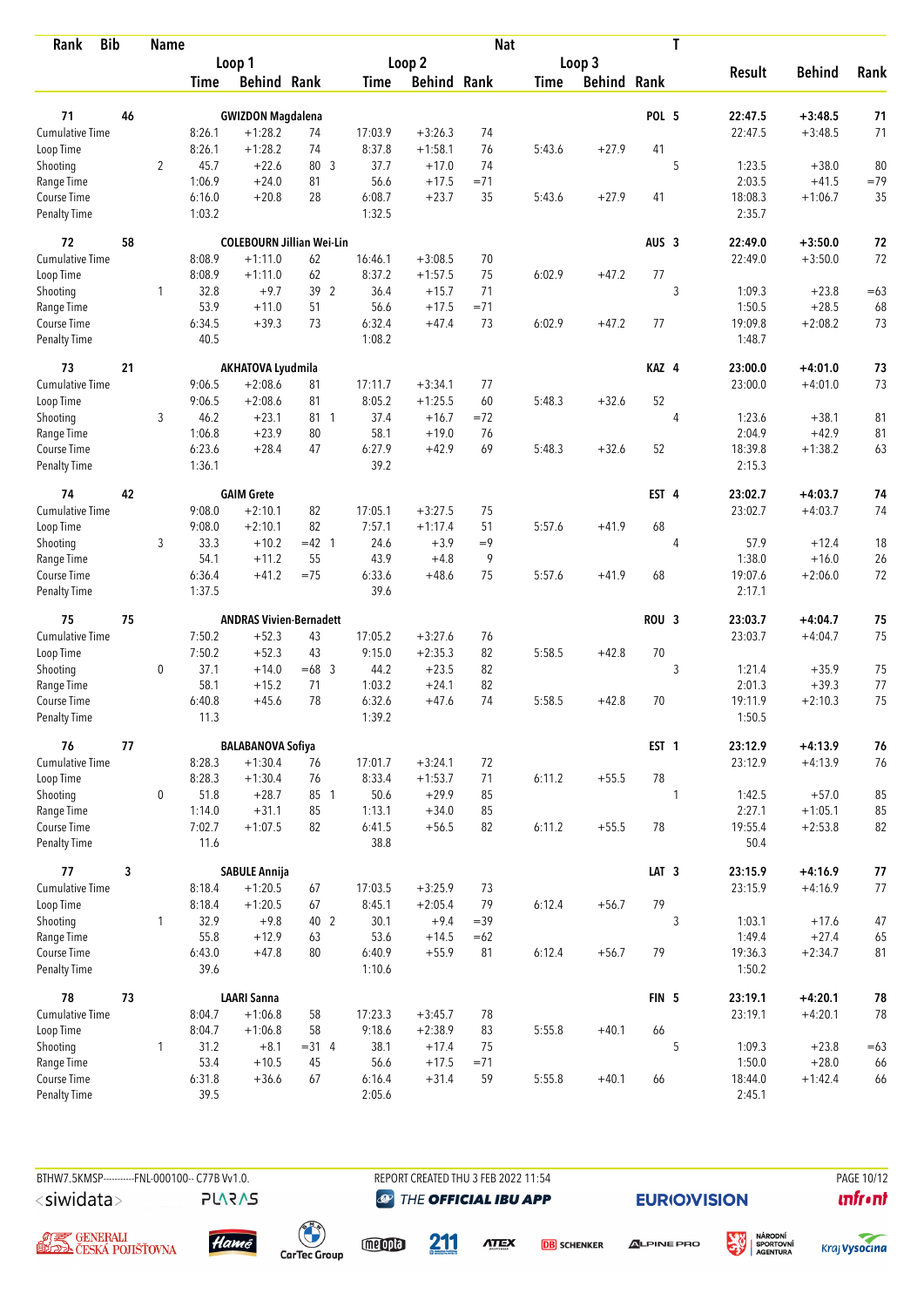| Rank                   | <b>Bib</b> | <b>Name</b> |        |                              |         |         |                    | <b>Nat</b>     |             |                    |                  | T              |               |               |        |
|------------------------|------------|-------------|--------|------------------------------|---------|---------|--------------------|----------------|-------------|--------------------|------------------|----------------|---------------|---------------|--------|
|                        |            |             |        | Loop 1                       |         |         | Loop 2             |                |             | Loop 3             |                  |                |               |               |        |
|                        |            |             | Time   | <b>Behind Rank</b>           |         | Time    | <b>Behind Rank</b> |                | <b>Time</b> | <b>Behind Rank</b> |                  |                | <b>Result</b> | <b>Behind</b> | Rank   |
| 79                     | 80         |             |        | <b>MEZDREA Andreea</b>       |         |         |                    |                |             |                    | <b>ROU 5</b>     |                | 23:46.5       | $+4:47.5$     | 79     |
| Cumulative Time        |            |             | 8:01.2 | $+1:03.3$                    | 55      | 17:31.6 | $+3:54.0$          | 81             |             |                    |                  |                | 23:46.5       | $+4:47.5$     | 79     |
| Loop Time              |            |             | 8:01.2 | $+1:03.3$                    | 55      | 9:30.4  | $+2:50.7$          | 84             | 6:14.9      | $+59.2$            | 81               |                |               |               |        |
| Shooting               |            | 1           | 30.3   | $+7.2$                       | 26 4    | 30.2    | $+9.5$             | $=41$          |             |                    |                  | 5              | 1:00.5        | $+15.0$       | $=26$  |
| Range Time             |            |             | 51.2   | $+8.3$                       | 34      | 52.8    | $+13.7$            | 58             |             |                    |                  |                | 1:44.0        | $+22.0$       | $=51$  |
| Course Time            |            |             | 6:33.4 | $+38.2$                      | 72      | 6:35.6  | $+50.6$            | 76             | 6:14.9      | $+59.2$            | 81               |                | 19:23.9       | $+2:22.3$     | $=78$  |
| <b>Penalty Time</b>    |            |             | 36.6   |                              |         | 2:02.0  |                    |                |             |                    |                  |                | 2:38.6        |               |        |
| 80                     | 63         |             |        | <b>KRESIK Maryia</b>         |         |         |                    |                |             |                    | LTU <sub>2</sub> |                | 23:55.2       | $+4:56.2$     | 80     |
| <b>Cumulative Time</b> |            |             | 8:24.7 | $+1:26.8$                    | $= 72$  | 17:28.0 | $+3:50.4$          | 80             |             |                    |                  |                | 23:55.2       | $+4:56.2$     | 80     |
| Loop Time              |            |             | 8:24.7 | $+1:26.8$                    | $= 72$  | 9:03.3  | $+2:23.6$          | 81             | 6:27.2      | $+1:11.5$          | 83               |                |               |               |        |
| Shooting               |            | 0           | 35.8   | $+12.7$                      | 61 2    | 33.1    | $+12.4$            | 60             |             |                    |                  | $\overline{2}$ | 1:08.9        | $+23.4$       | 61     |
| Range Time             |            |             | 56.4   | $+13.5$                      | 67      | 50.8    | $+11.7$            | $= 51$         |             |                    |                  |                | 1:47.2        | $+25.2$       | $=61$  |
| Course Time            |            |             | 7:16.5 | $+1:21.3$                    | 84      | 6:59.5  | $+1:14.5$          | 83             | 6:27.2      | $+1:11.5$          | 83               |                | 20:43.2       | $+3:41.6$     | 83     |
| <b>Penalty Time</b>    |            |             | 11.8   |                              |         | 1:13.0  |                    |                |             |                    |                  |                | 1:24.8        |               |        |
| 81                     | 51         |             |        | <b>TANAKA Kirari</b>         |         |         |                    |                |             |                    | JPN 5            |                | 24:01.1       | $+5:02.1$     | 81     |
| <b>Cumulative Time</b> |            |             | 9:20.5 | $+2:22.6$                    | 84      | 17:59.0 | $+4:21.4$          | 83             |             |                    |                  |                | 24:01.1       | $+5:02.1$     | 81     |
| Loop Time              |            |             | 9:20.5 | $+2:22.6$                    | 84      | 8:38.5  | $+1:58.8$          | 77             | 6:02.1      | $+46.4$            | 76               |                |               |               |        |
| Shooting               |            | 3           | 48.2   | $+25.1$                      | 82 2    | 32.7    | $+12.0$            | 58             |             |                    |                  | 5              | 1:20.9        | $+35.4$       | 74     |
| Range Time             |            |             | 1:08.2 | $+25.3$                      | 82      | 52.9    | $+13.8$            | 59             |             |                    |                  |                | 2:01.1        | $+39.1$       | $=75$  |
| Course Time            |            |             | 6:36.4 | $+41.2$                      | $=75$   | 6:39.2  | $+54.2$            | 80             | 6:02.1      | $+46.4$            | 76               |                | 19:17.7       | $+2:16.1$     | $= 76$ |
| <b>Penalty Time</b>    |            |             | 1:35.9 |                              |         | 1:06.4  |                    |                |             |                    |                  |                | 2:42.3        |               |        |
| 82                     | 82         |             |        | <b>URUMOVA Sara</b>          |         |         |                    |                |             |                    | LTU <sub>1</sub> |                | 24:04.1       | $+5:05.1$     | 82     |
| Cumulative Time        |            |             | 8:56.9 | $+1:59.0$                    | 79      | 17:26.4 | $+3:48.8$          | 79             |             |                    |                  |                | 24:04.1       | $+5:05.1$     | 82     |
| Loop Time              |            |             | 8:56.9 | $+1:59.0$                    | 79      | 8:29.5  | $+1:49.8$          | 69             | 6:37.7      | $+1:22.0$          | 84               |                |               |               |        |
| Shooting               |            | 1           | 39.1   | $+16.0$                      | 72 0    | 35.5    | $+14.8$            | 67             |             |                    |                  | 1              | 1:14.7        | $+29.2$       | 72     |
| Range Time             |            |             | 1:00.6 | $+17.7$                      | 75      | 54.1    | $+15.0$            | 66             |             |                    |                  |                | 1:54.7        | $+32.7$       | 72     |
| Course Time            |            |             | 7:14.9 | $+1:19.7$                    | 83      | 7:23.6  | $+1:38.6$          | 85             | 6:37.7      | $+1:22.0$          | 84               |                | 21:16.2       | $+4:14.6$     | 84     |
| <b>Penalty Time</b>    |            |             | 41.4   |                              |         | 11.8    |                    |                |             |                    |                  |                | 53.2          |               |        |
| 83                     | 83         |             |        | <b>DICKINSON Kelsey Joan</b> |         |         |                    |                |             |                    | USA 6            |                | 24:10.8       | $+5:11.8$     | 83     |
| <b>Cumulative Time</b> |            |             | 8:54.3 | $+1:56.4$                    | 78      | 17:53.3 | $+4:15.7$          | 82             |             |                    |                  |                | 24:10.8       | $+5:11.8$     | 83     |
| Loop Time              |            |             | 8:54.3 | $+1:56.4$                    | 78      | 8:59.0  | $+2:19.3$          | 80             | 6:17.5      | $+1:01.8$          | 82               |                |               |               |        |
| Shooting               |            | 3           | 31.2   | $+8.1$                       | $=31.3$ | 21.2    | $+0.5$             | $\overline{2}$ |             |                    |                  | 6              | 52.5          | $+7.0$        | $= 5$  |
| Range Time             |            |             | 50.8   | $+7.9$                       | $= 31$  | 43.0    | $+3.9$             | 7              |             |                    |                  |                | 1:33.8        | $+11.8$       | 10     |
| Course Time            |            |             | 6:33.3 | $+38.1$                      | 71      | 6:38.4  | $+53.4$            | 79             | 6:17.5      | $+1:01.8$          | 82               |                | 19:29.2       | $+2:27.6$     | 80     |
| <b>Penalty Time</b>    |            |             | 1:30.2 |                              |         | 1:37.6  |                    |                |             |                    |                  |                | 3:07.8        |               |        |
| 84                     | 4          |             |        | <b>KAUTZER Amanda</b>        |         |         |                    |                |             |                    | USA 6            |                | 24:23.7       | $+5:24.7$     | 84     |
| Cumulative Time        |            |             | 9:42.2 | $+2:44.3$                    | 85      | 18:24.5 | $+4:46.9$          | 84             |             |                    |                  |                | 24:23.7       | $+5:24.7$     | 84     |
| Loop Time              |            |             | 9:42.2 | $+2:44.3$                    | 85      | 8:42.3  | $+2:02.6$          | 78             | 5:59.2      | $+43.5$            | 71               |                |               |               |        |
| Shooting               |            | 4           | 44.3   | $+21.2$                      | 78 2    | 38.3    | $+17.6$            | 76             |             |                    |                  | 6              | 1:22.6        | $+37.1$       | 79     |
| Range Time             |            |             | 1:04.7 | $+21.8$                      | $= 77$  | 58.8    | $+19.7$            | 78             |             |                    |                  |                | 2:03.5        | $+41.5$       | $=79$  |
| Course Time            |            |             | 6:40.3 | $+45.1$                      | 77      | 6:38.2  | $+53.2$            | 78             | 5:59.2      | $+43.5$            | 71               |                | 19:17.7       | $+2:16.1$     | $= 76$ |
| Penalty Time           |            |             | 1:57.2 |                              |         | 1:05.3  |                    |                |             |                    |                  |                | 3:02.5        |               |        |
| 85                     | 65         |             |        | <b>MITCHELL Ciara</b>        |         |         |                    |                |             |                    | GBR 3            |                | 25:42.7       | $+6:43.7$     | 85     |
| Cumulative Time        |            |             | 9:11.0 | $+2:13.1$                    | 83      | 18:46.9 | $+5:09.3$          | 85             |             |                    |                  |                | 25:42.7       | $+6:43.7$     | 85     |
| Loop Time              |            |             | 9:11.0 | $+2:13.1$                    | 83      | 9:35.9  | $+2:56.2$          | 85             | 6:55.8      | $+1:40.1$          | 85               |                |               |               |        |
| Shooting               |            | 1           | 42.2   | $+19.1$                      | 76 2    | 39.7    | $+19.0$            | 81             |             |                    |                  | $\sqrt{3}$     | 1:22.0        | $+36.5$       | 78     |
| Range Time             |            |             | 1:04.7 | $+21.8$                      | $= 77$  | 1:02.7  | $+23.6$            | 81             |             |                    |                  |                | 2:07.4        | $+45.4$       | 83     |
| Course Time            |            |             | 7:22.8 | $+1:27.6$                    | 85      | 7:17.2  | $+1:32.2$          | 84             | 6:55.8      | $+1:40.1$          | 85               |                | 21:35.8       | $+4:34.2$     | 85     |
| <b>Penalty Time</b>    |            |             | 43.5   |                              |         | 1:16.0  |                    |                |             |                    |                  |                | 1:59.5        |               |        |

## Did not start

| 56  | LIGHTFOOT Amanda      | GBR        |
|-----|-----------------------|------------|
| -61 | BIELECKA Dominika     | POL        |
| -71 | SEMERENKO Vita        | UKR        |
| 84  | MERKUSHYNA Anastasiya | <b>UKR</b> |